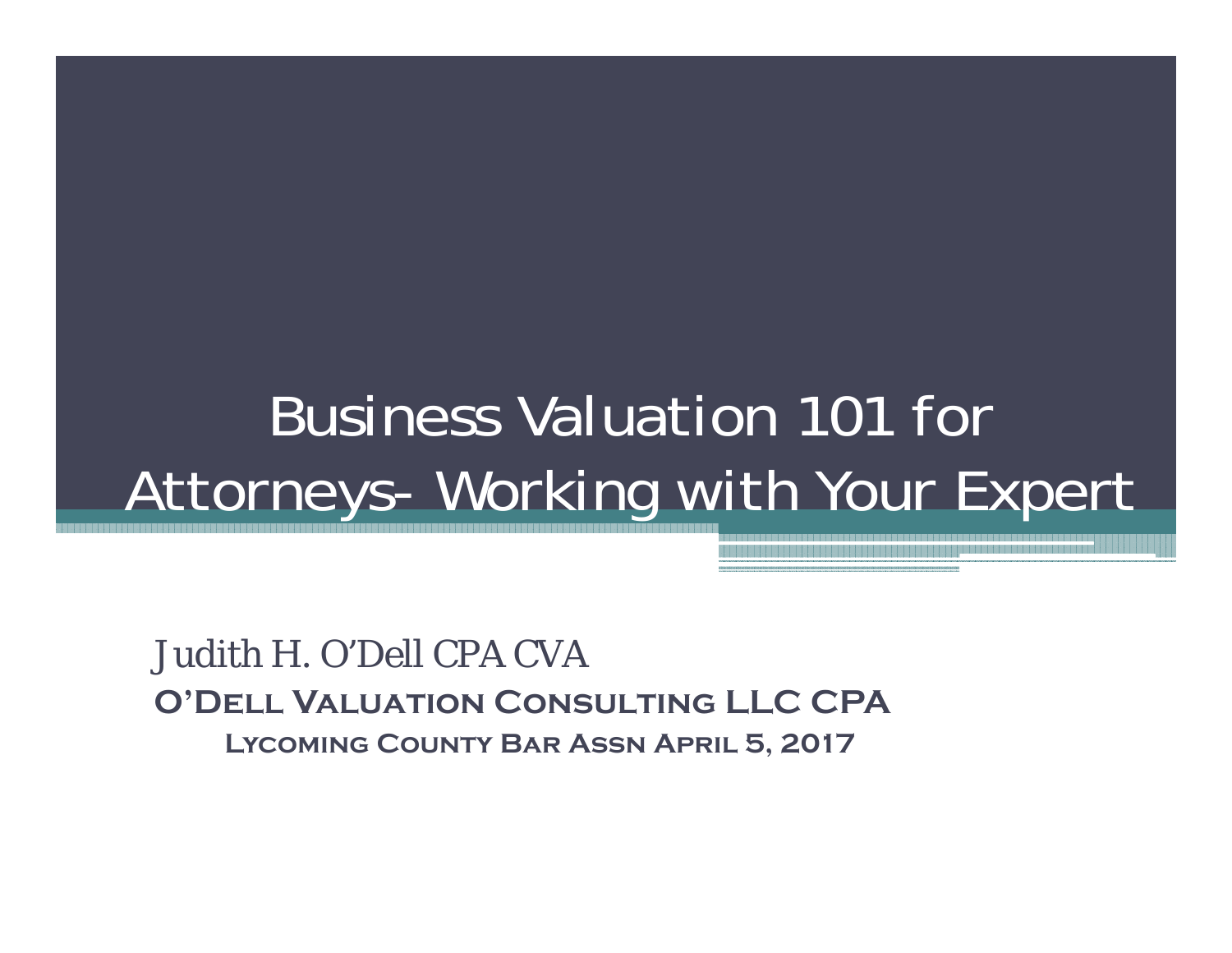O'Dell Valuation Consulting LLC CPA

### BUSINESS VALUATION IS MORE AN ART THAN A SCIENCE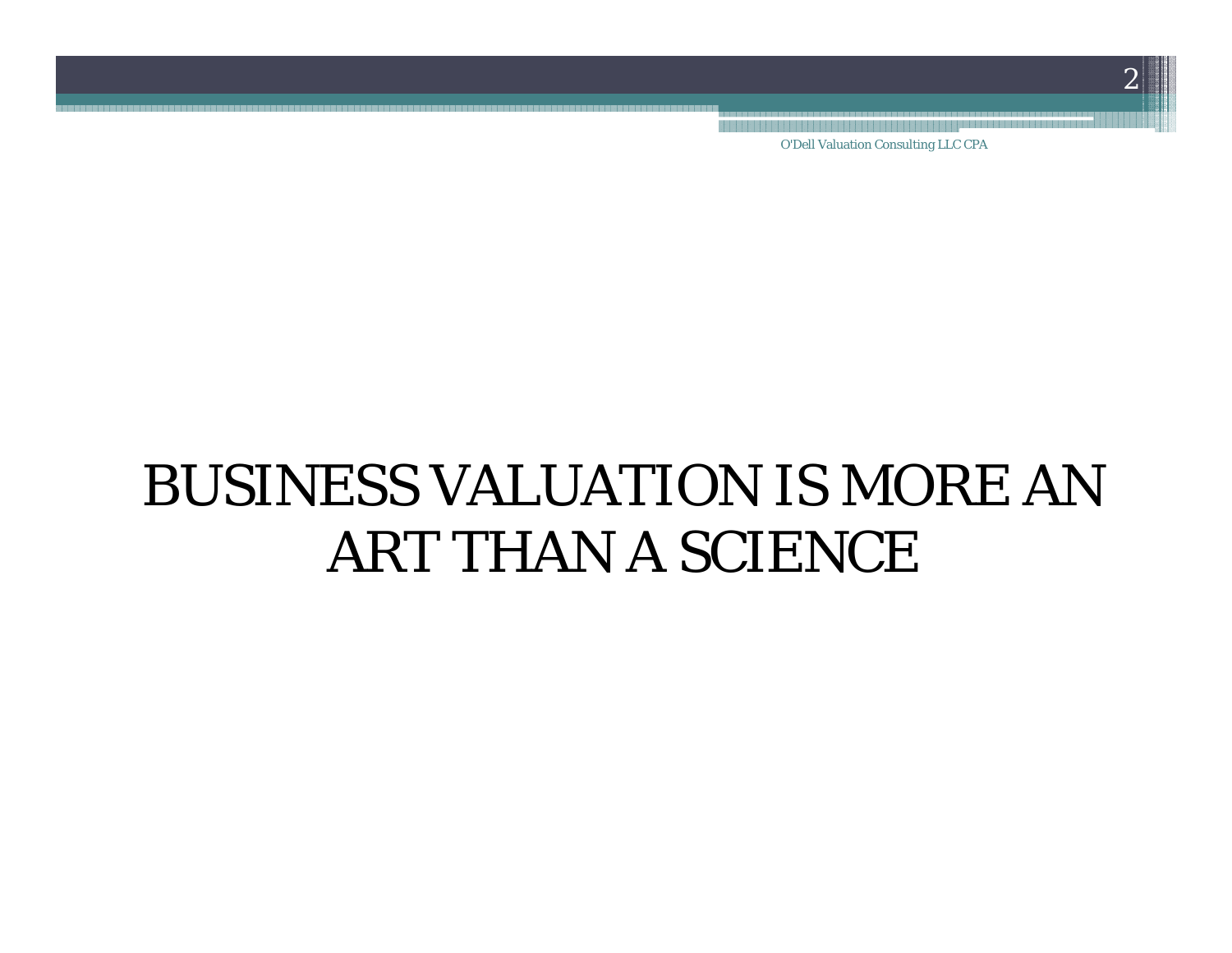### When Are Valuations Needed?

- •Shareholder Disputes
- •Mergers and Acquisitions
- •Estate and Gift Taxes and Planning
- Marital Dissolution
- •Commercial Damages
- $\bullet$ Corporate Planning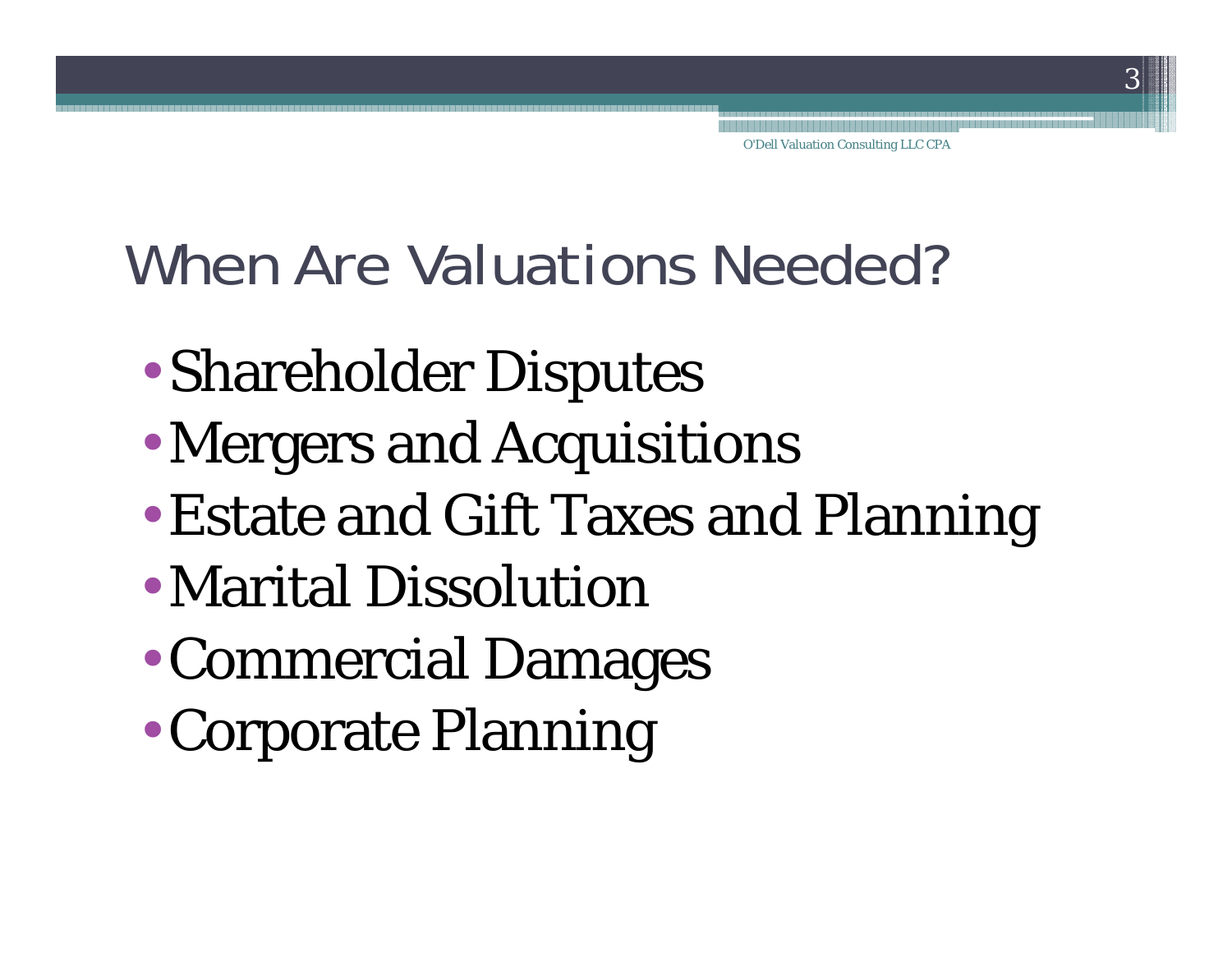# **Who Should Perform?**

- •CVA- usually a CPA
- •ABV- always a CPA
- •ASA

# •CBA

All are subject to professional standards that are similar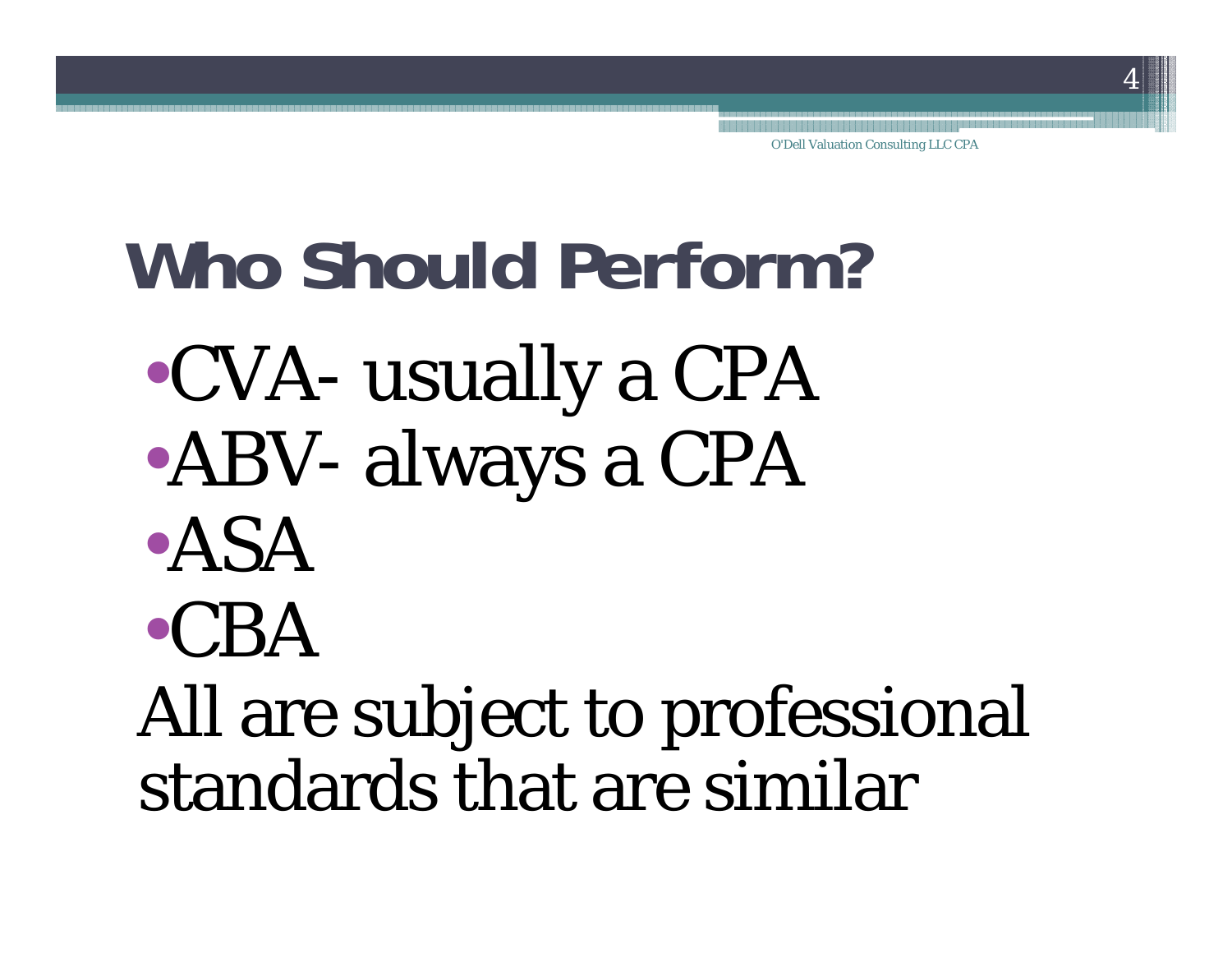### **Reporting-all subject to professional standards- can be oral**

#### **Conclusion of Value**

- Long form report-Necessary for litigation, IRS (estate, gift)
- Summary report- does not contain all the details

#### **Calculation of Value**

- Shorter form report- not all aspects considered
- Client and Valuation Analyst agree on methods to be used
- Useful for getting an idea of what business is worth before entering into negotiations/ estate planning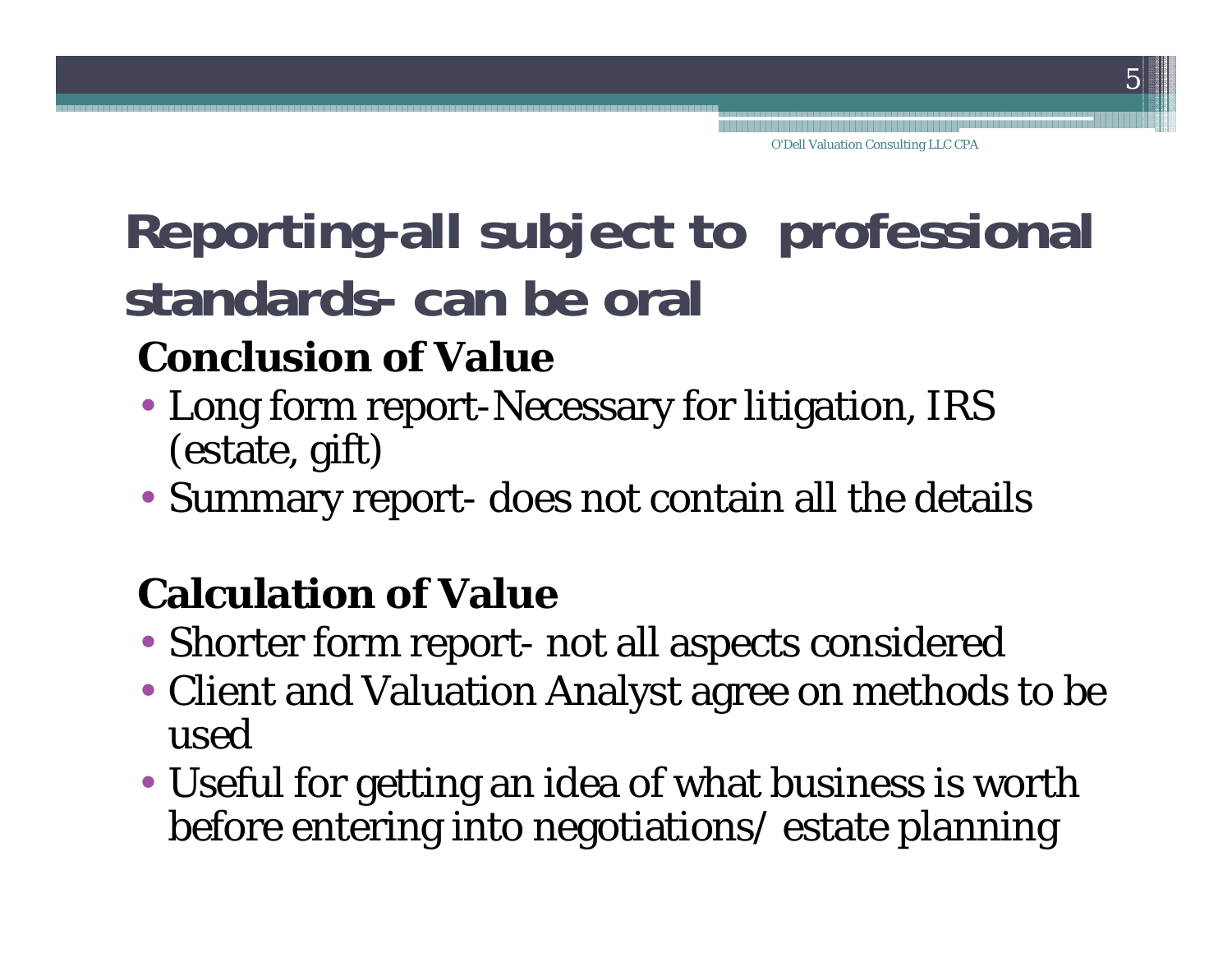### For Litigation and Tax Cases, Always Insist on a Conclusion of ValueLong Form Report

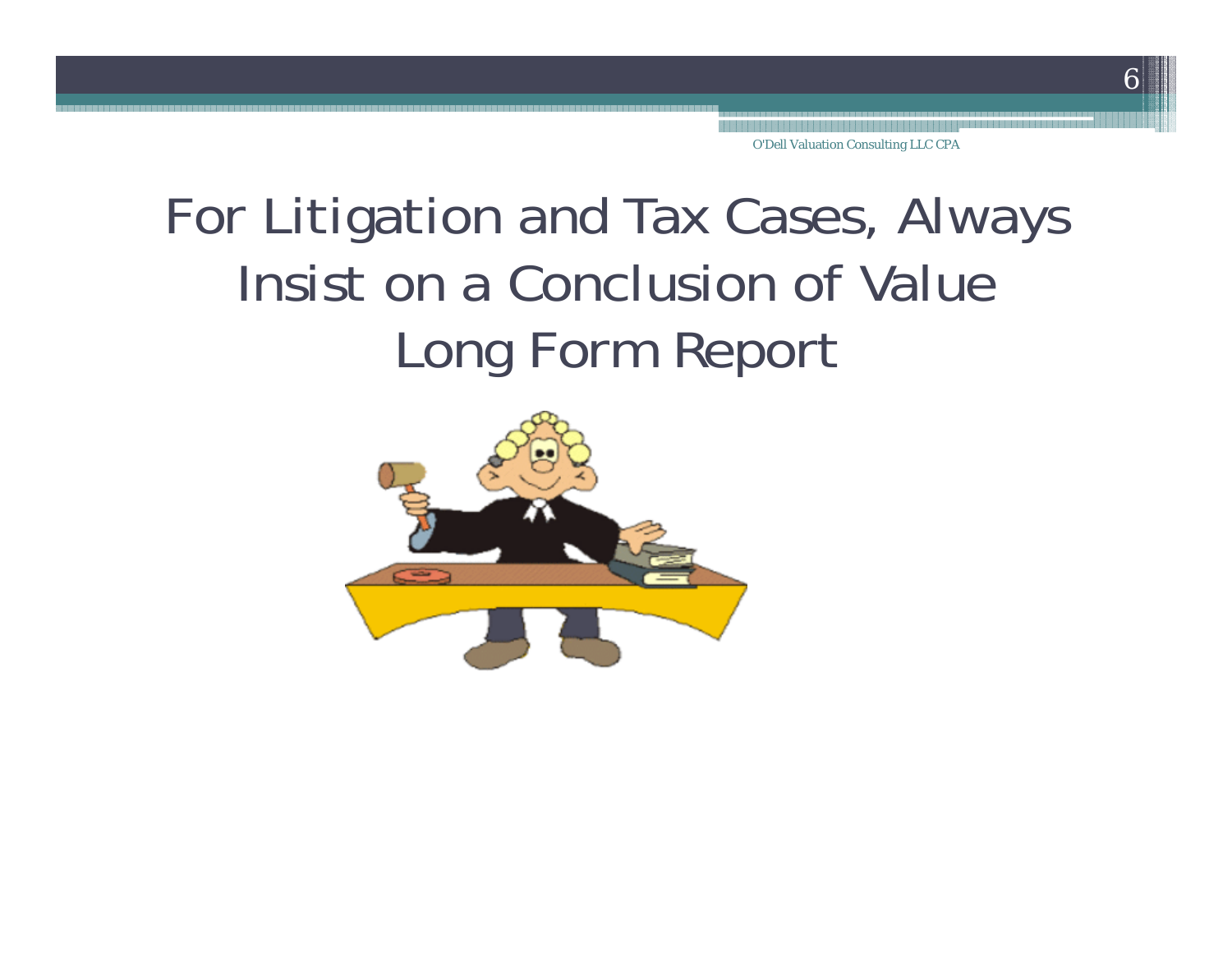Valuation Initial Considerations

- •The interest being valued
- •Purpose of valuation- important!
- Standard of value- fair market value? Fair value? Investment value
- • Premise of value- going concern or liquidation
- $\bullet$ Restrictions or limitations in scope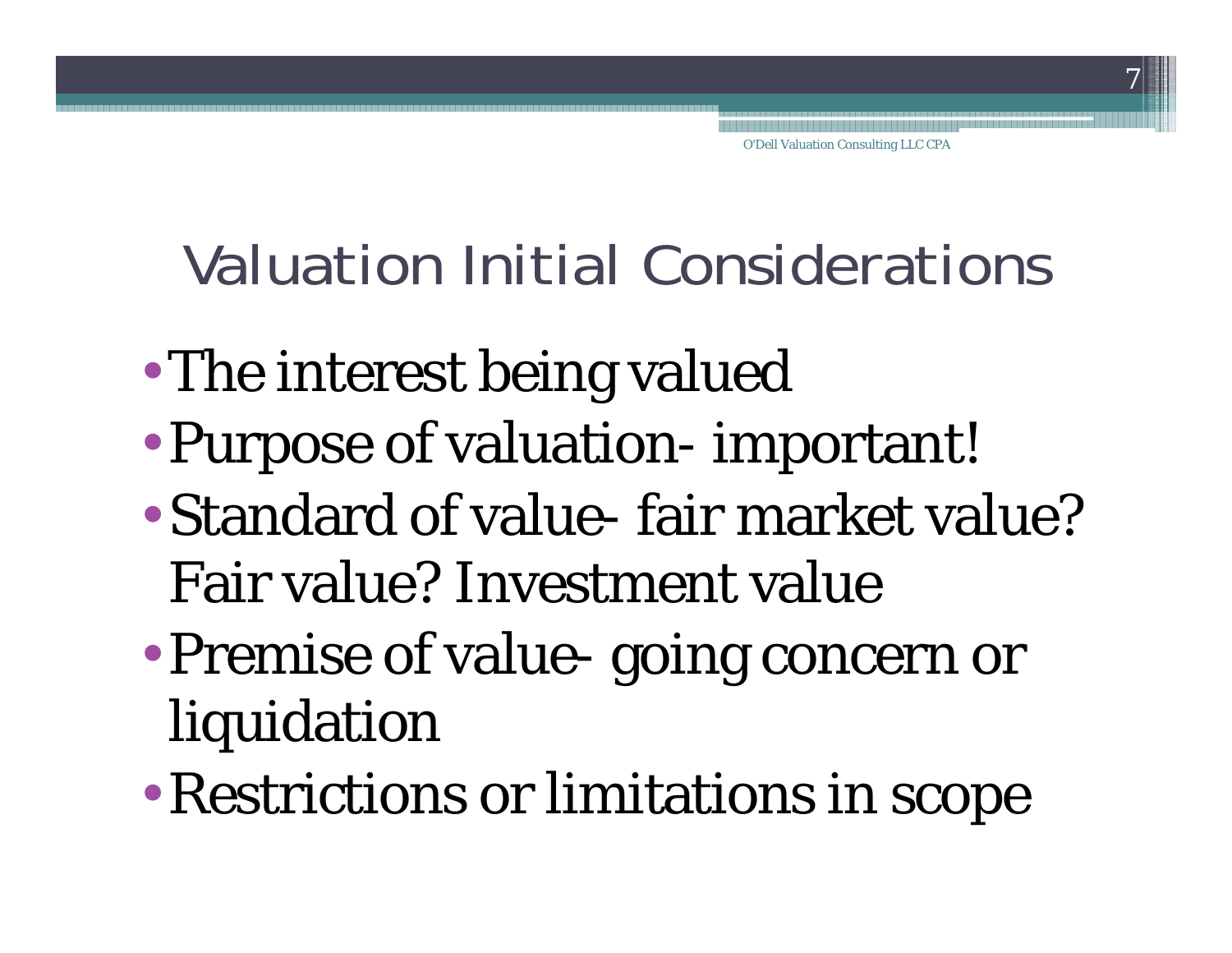### The Engagement Letter

- To whom is it addressed- client or attorney?
- Who will pay the bill- should be paid in full before testifying
- Most analysts will require upfront retainer
- Will specify assumptions and limiting conditions that will be part of valuation report
- Who may use the report and for what purpose
- May specify extra fees if court appearance is necessary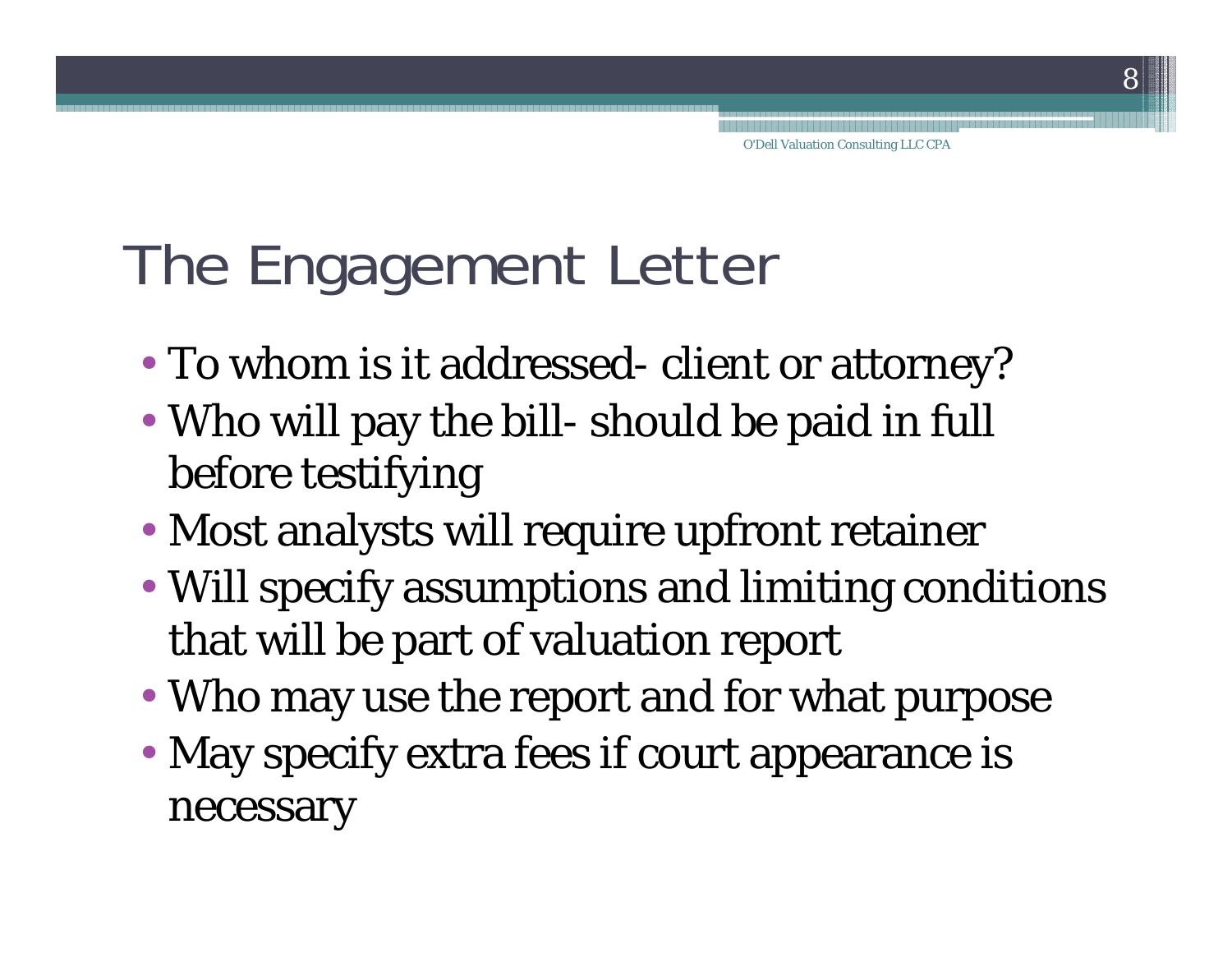O'Dell Valuation Consulting LLC CPA

### Assumptions and Limiting Conditions

- Reliance on information provided- financial, tax returns. If analyst is a CPA, statement that financials were not audited, compiled or reviewed
- Limits on use of report
- Environmental and ADA compliance not considered
- Whether real estate and equipment appraised
- Any conflicts of interest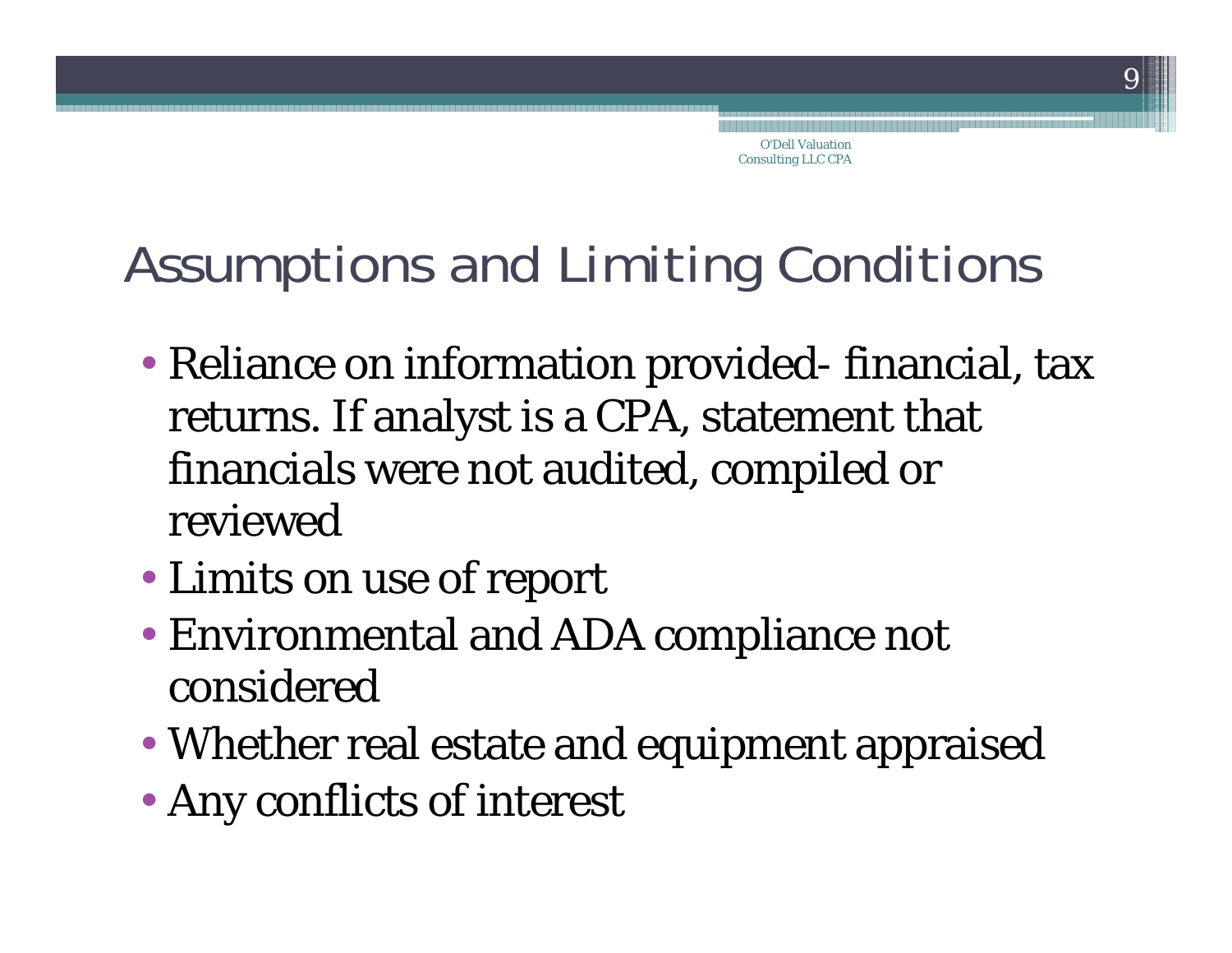### Fair Market Value- Rev Rule 59-60

*The price at which the property would change hands between a willing buyer and a willing seller when the former is not under any compulsion to buy and the latter is not under any compulsion to sell, both parties having reasonable knowledge of relevant facts.* Court decisions frequently state in addition that the hypothetical buyer and seller are assumed to be able, as well as willing, to trade and to be well informed about the property and concerning the market for such property.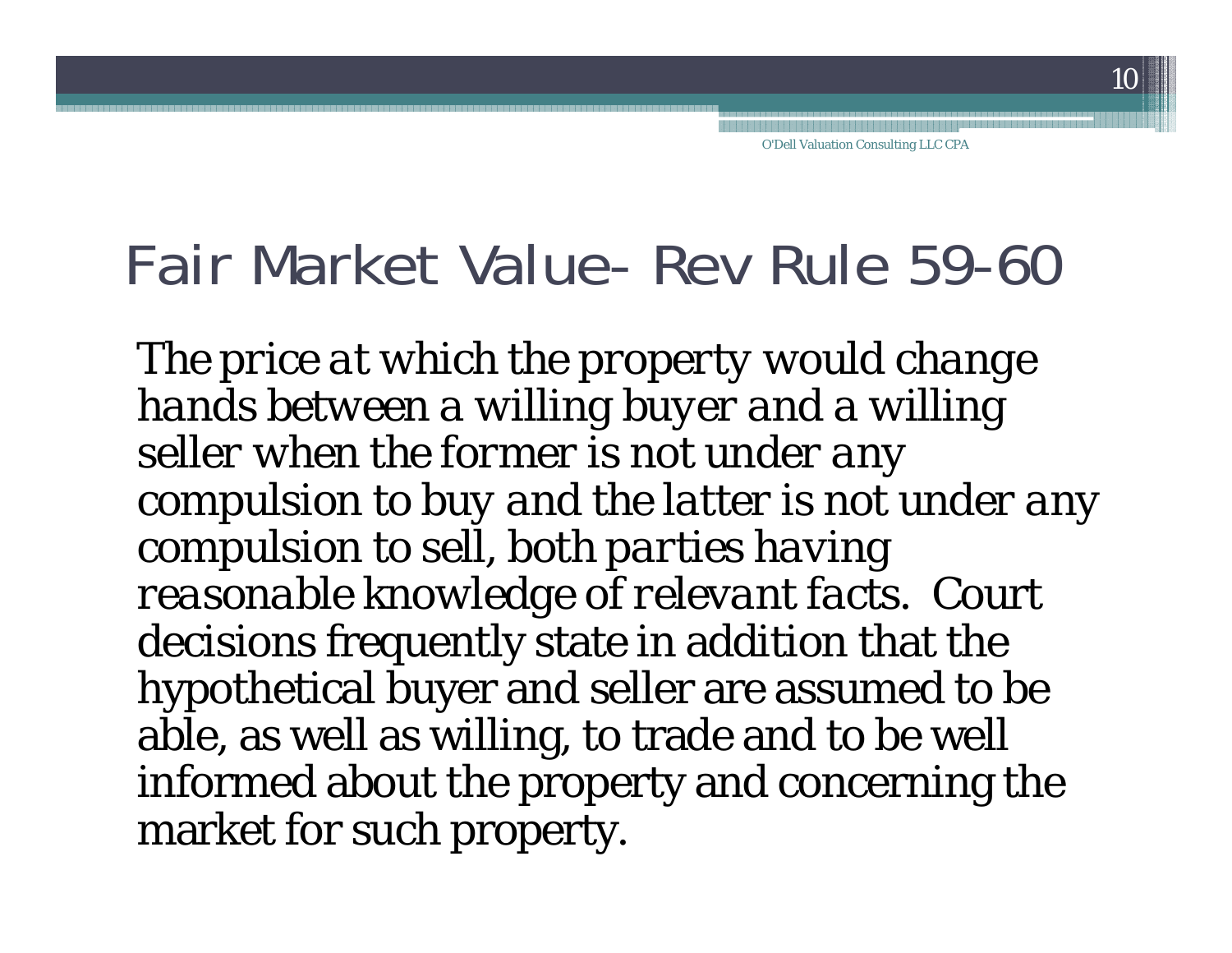#### What Must Be Considered- Rev Rule 59-60

- The nature of the business and the history of the enterprise from its inception.
- The economic outlook in general and and outlook of the specific industry in particular.
- The book value of the stock and the financial condition of the business.
- The earning capacity of the company.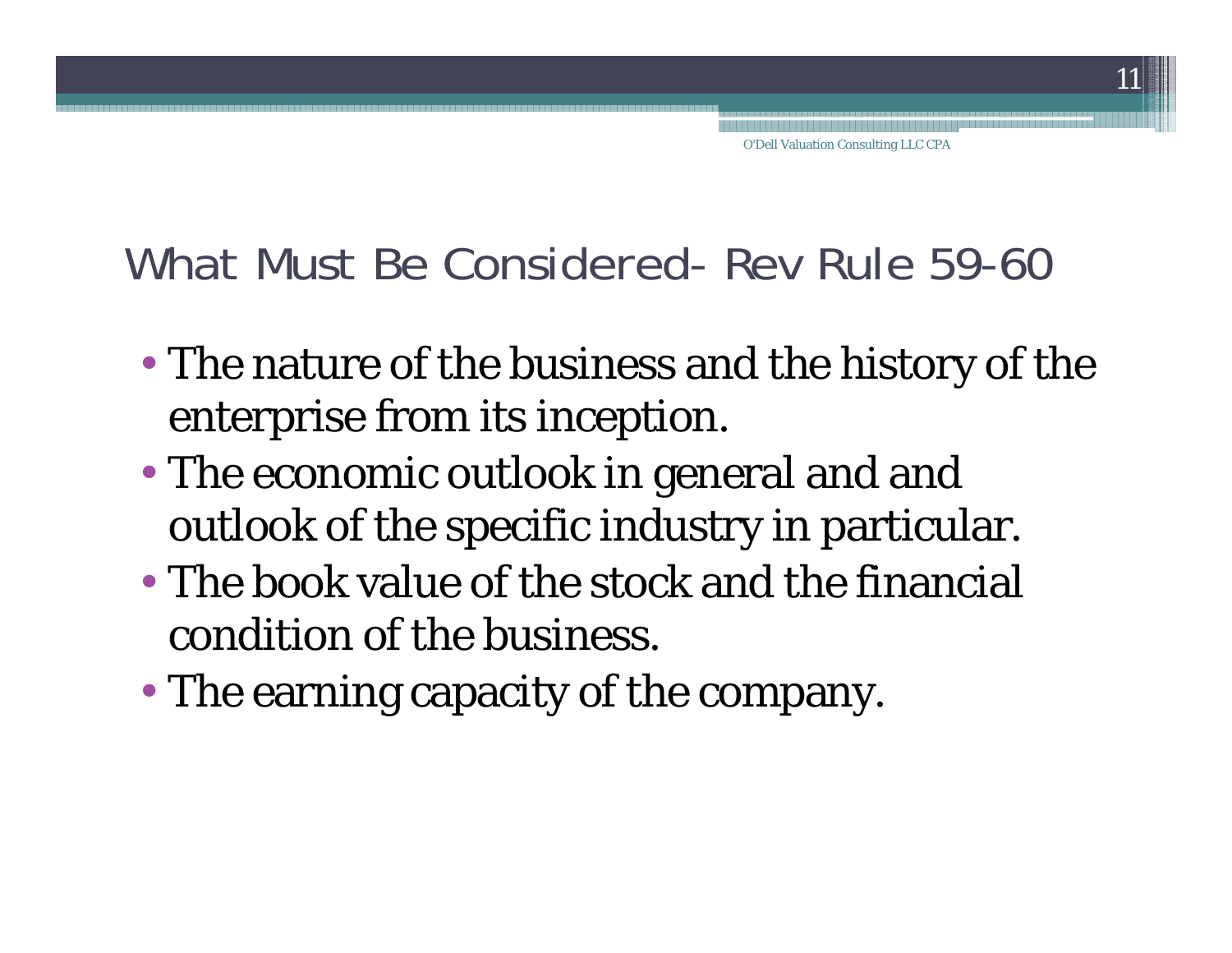### Rev Rule 59-60- continued

- •The dividend-paying capacity.
- • Whether or not the enterprise has goodwill or other intangible value.
- Prior sales of the stock
- Size of the block of stock to be valued.
- •Comparable companies sold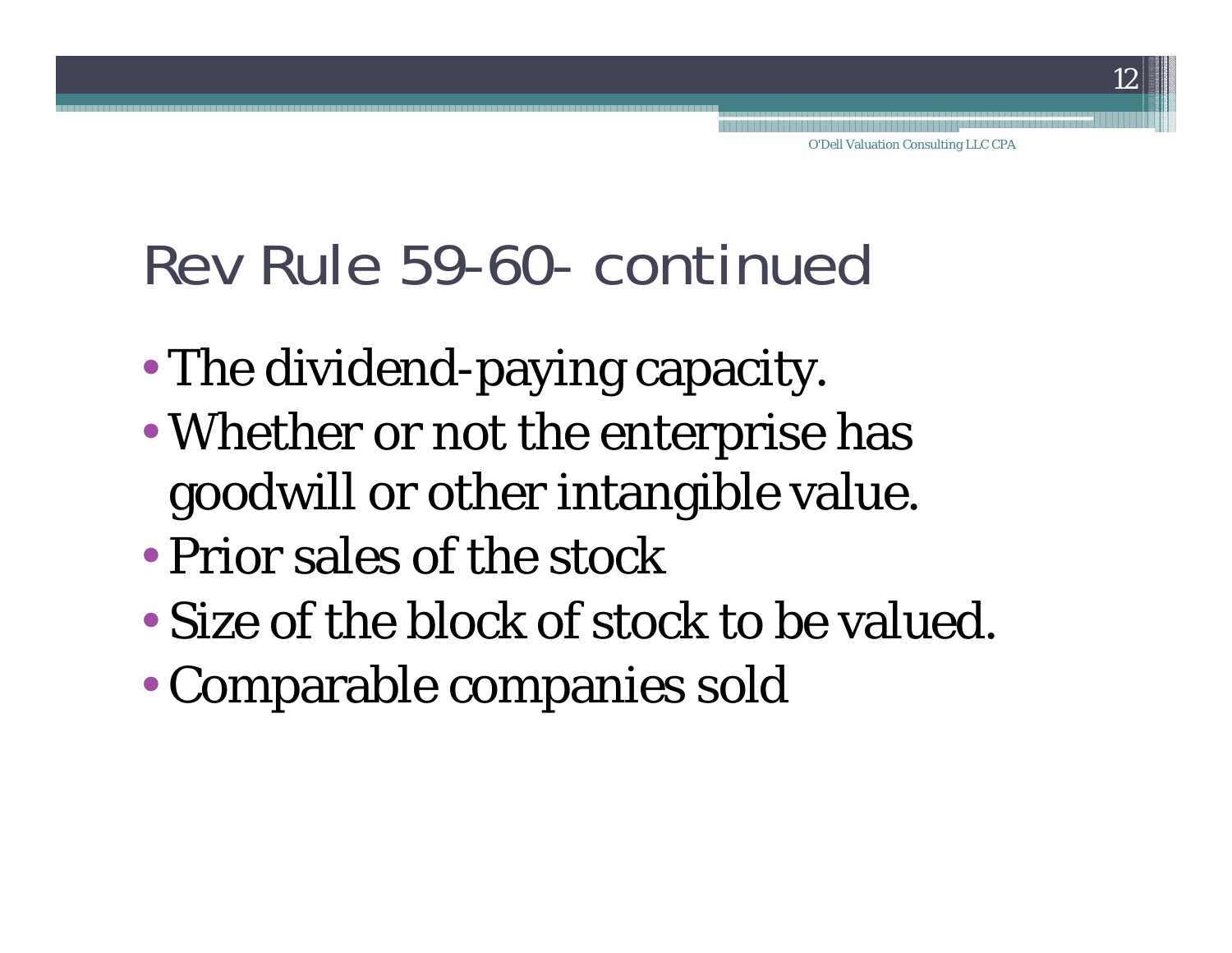### **Client Data Needed**

- Financial statements (5 years preferable)
- Income tax returns (5 years preferable)
- Corporate documents
- Contracts
- Employee Information
- Leases/Loan documents
- Depreciation schedules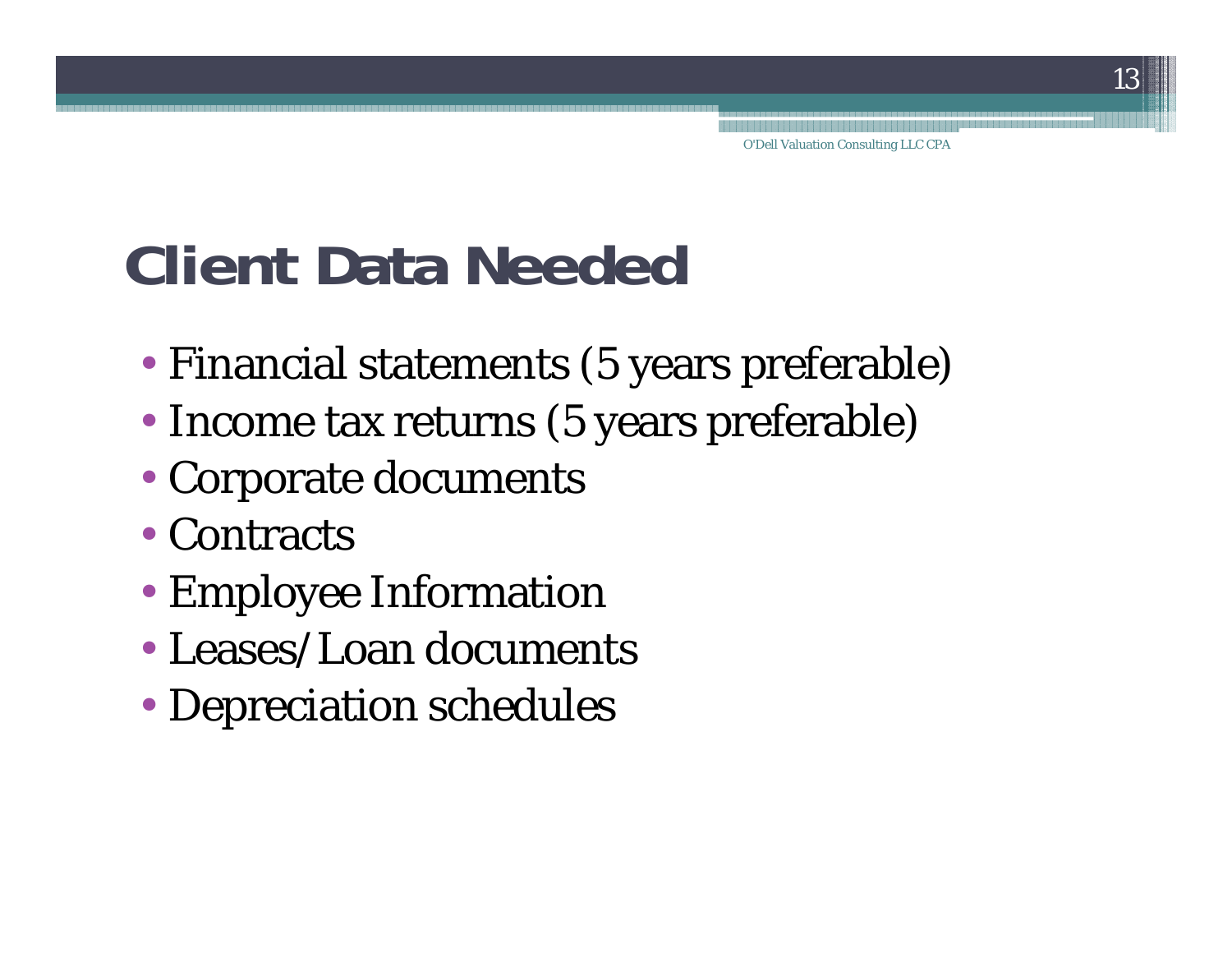### How Accessible is the Data- May be Scope Limitations in Litigation Scenarios



"After analyzing all your data, I think we can safely say that none of it is useful."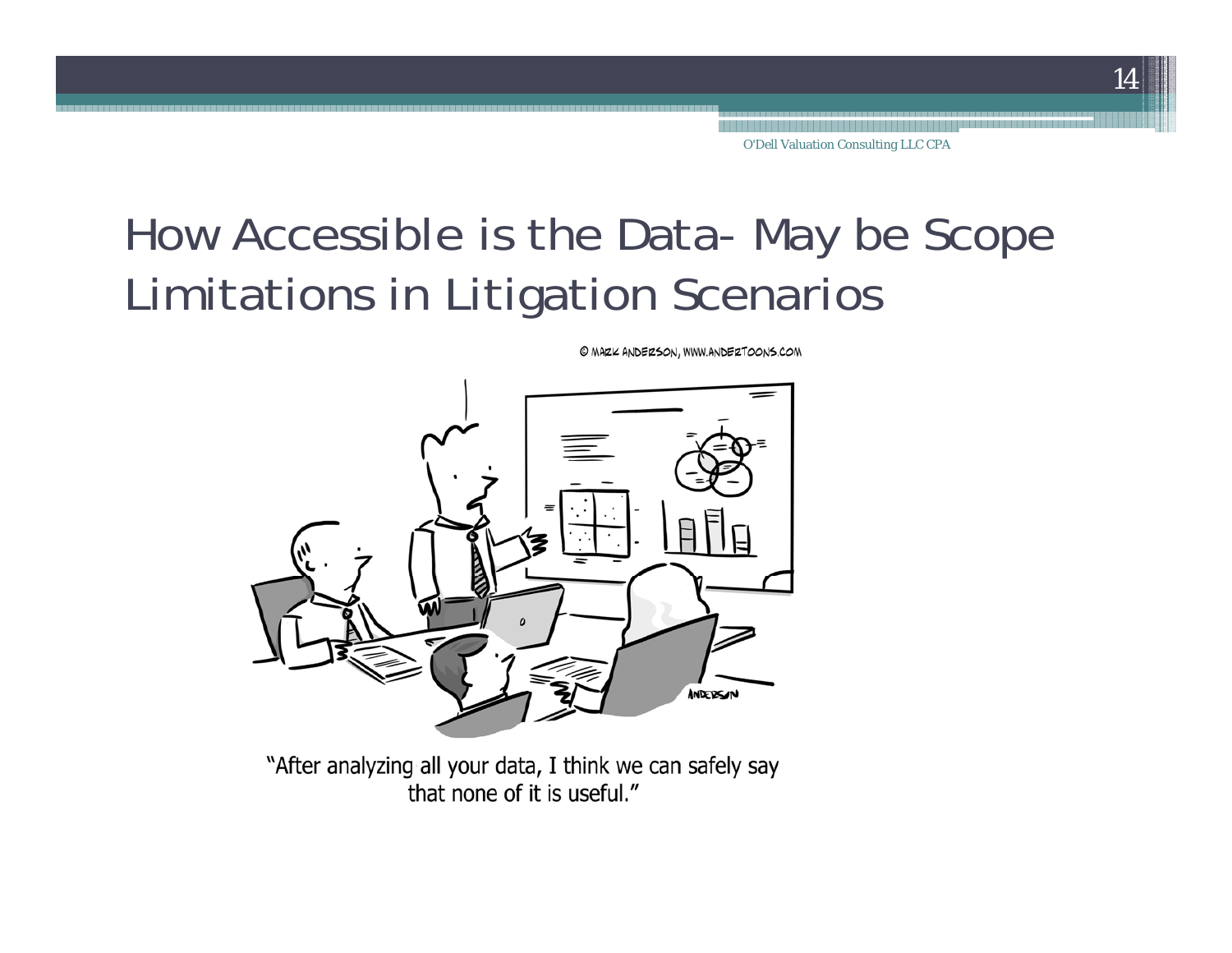### Background Information Obtained

- History of the Company
- Interview with management/site visit
- Customers, suppliers, competitors, expectations
- National and local economic conditions
- Industry background and outlook
- Peer comparison- common size and ratios. Databases – RMA, Integra etc

This is all included in an opinion of value report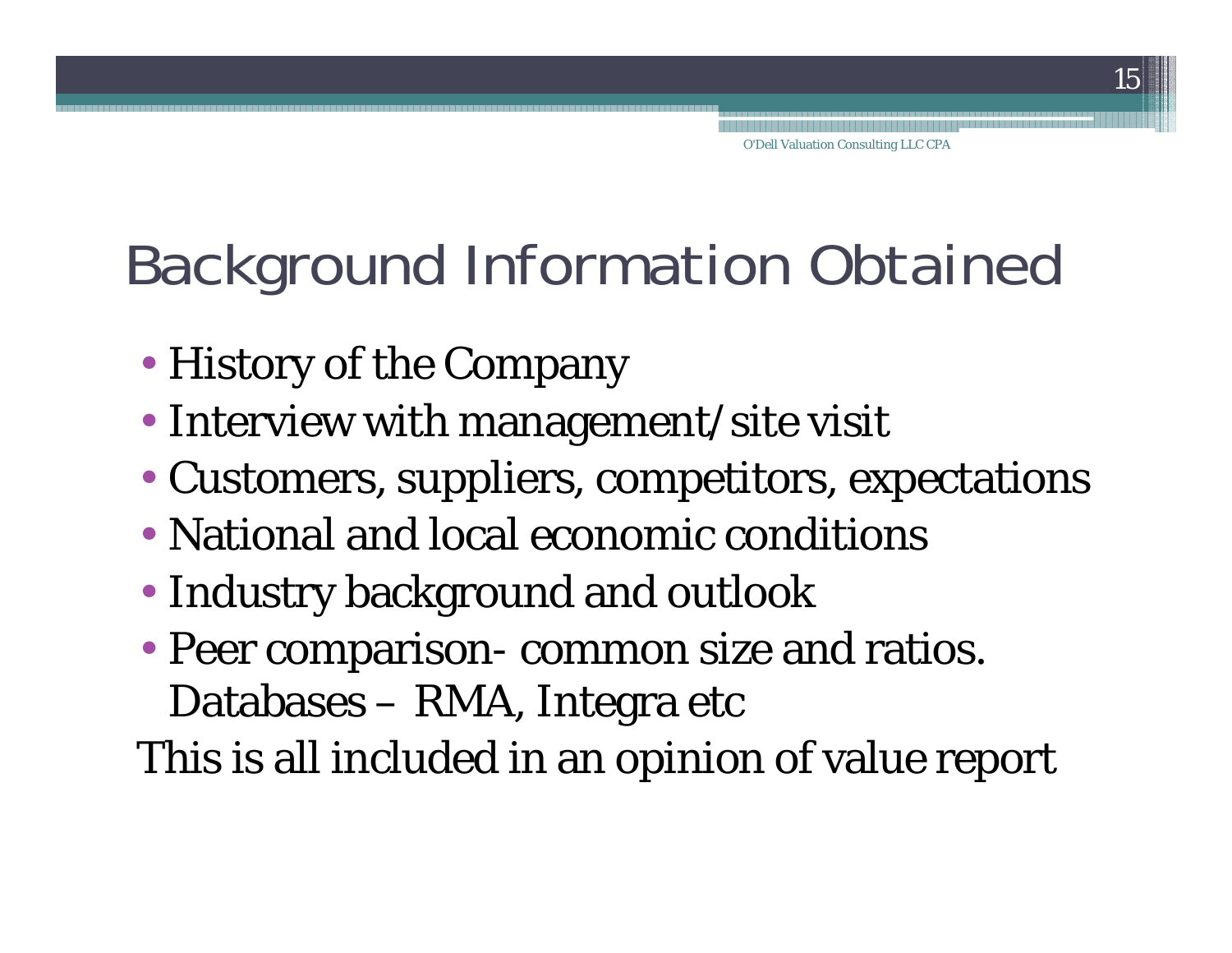### Financial Statements

- Normally 5 years presented
- Report should indicate if financial statements were audited, compiled, reviewed or taken from tax returns
- "Normalization" adjustments made: officer compensation, non-essential expenses removed, non operating assets identified, tax provisions for pass through entities (maybe)
- Cash flows and EBITDA presented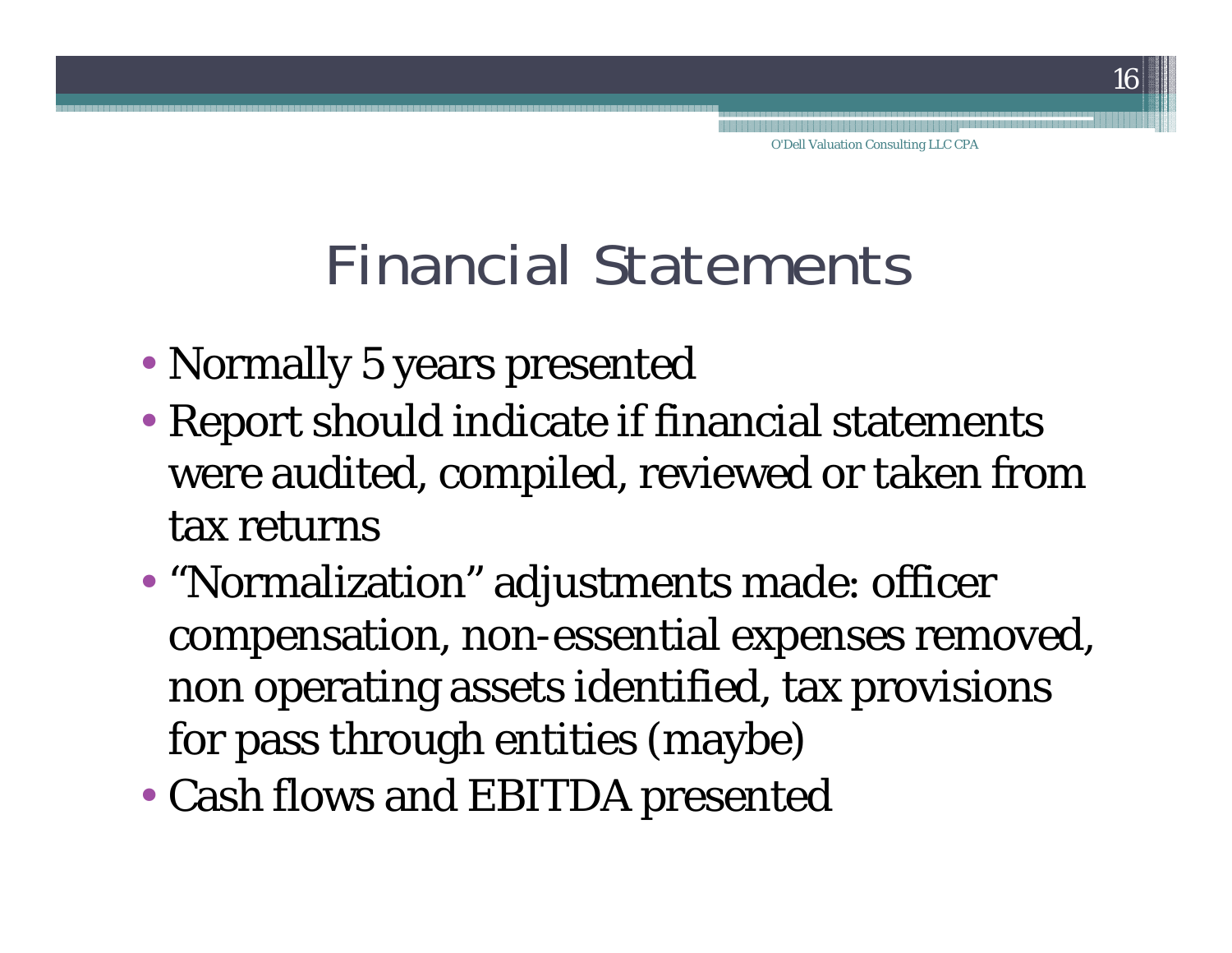### **Three Approaches Required to be Considered**

- •Asset Approach
- Income Approach
- •Market Approach

### Some may not be applicable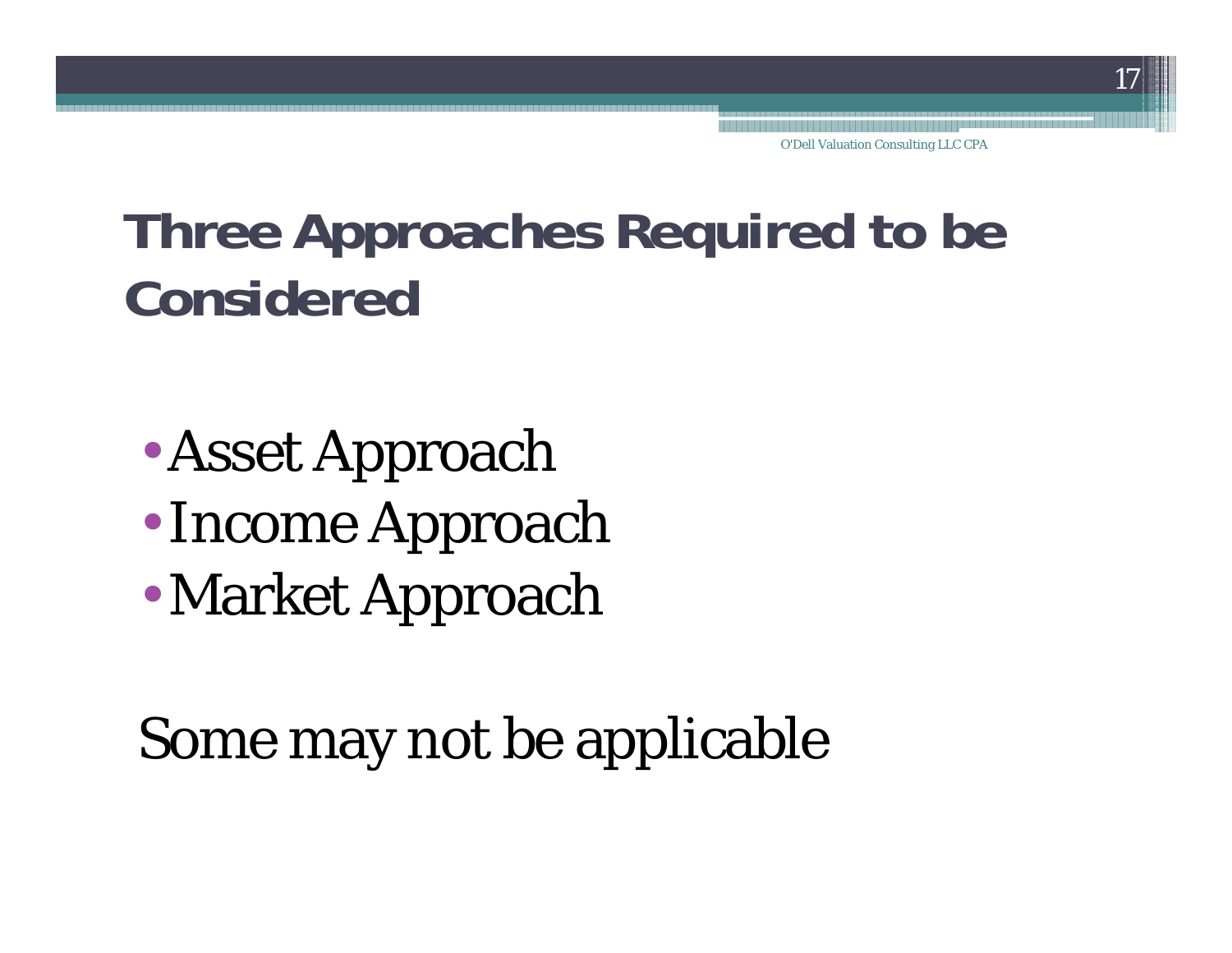### Asset Approach

- **Net Asset Approach-** sometimes is book value but technically fixed assets are appraised, intangible assets are valued and a tax rate is applied to the difference between book and tax and deducted from restated balance sheet
- **Liquidation Approach-** assets are valued at present value of liquidation value, liabilities subtracted and a provision for sales cost deducted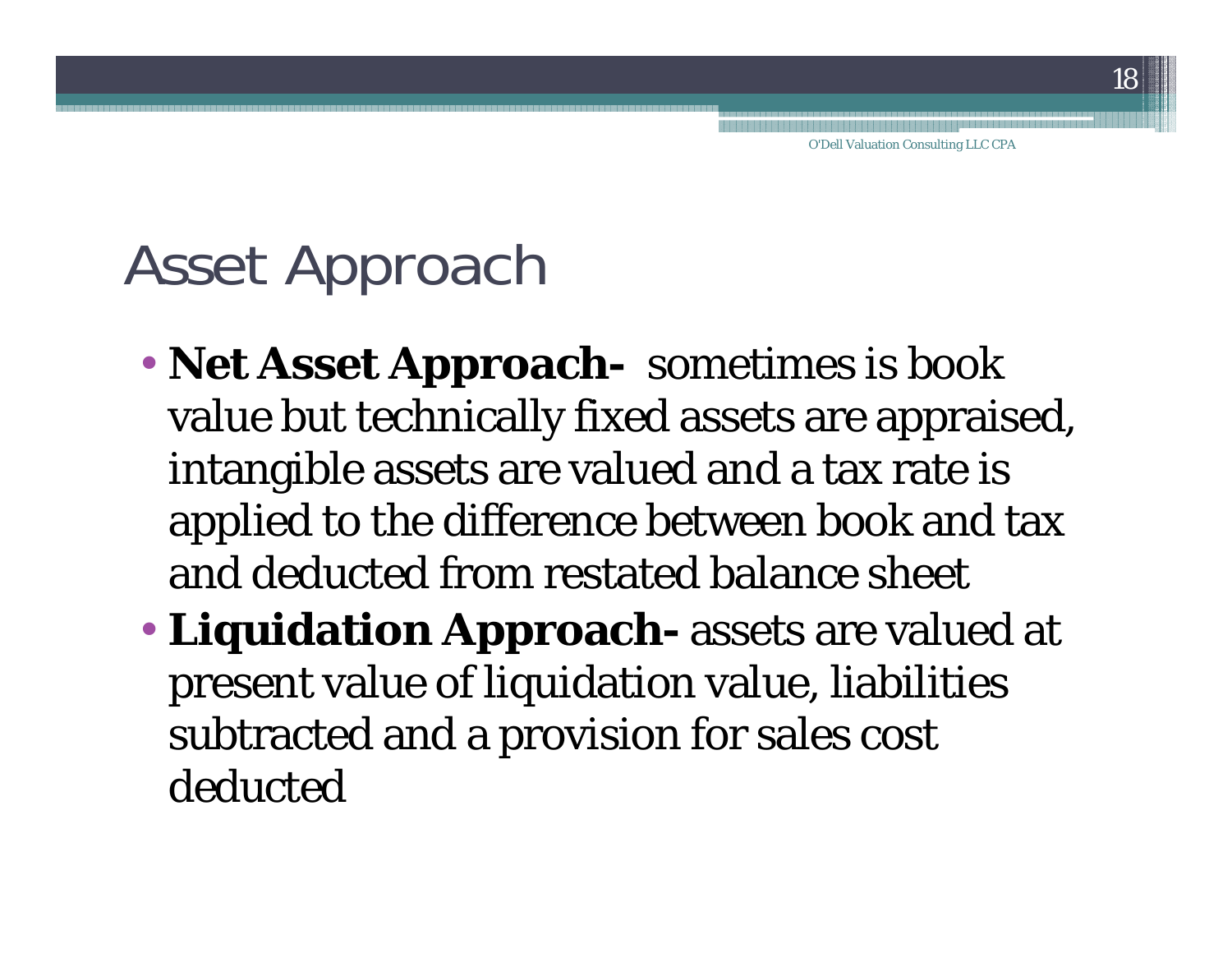O'Dell Valuation Consulting LLC CPA

### Income Approach

**Capitalization of Earnings-** assume current earnings continue into the future adding a growth rate

**Discounted Future Earnings-** earnings forecasted into the future. Used if change is expected like a new product, new technology

- Benefit stream is "normalized"
- Discount or capitalization rate applied to the benefit stream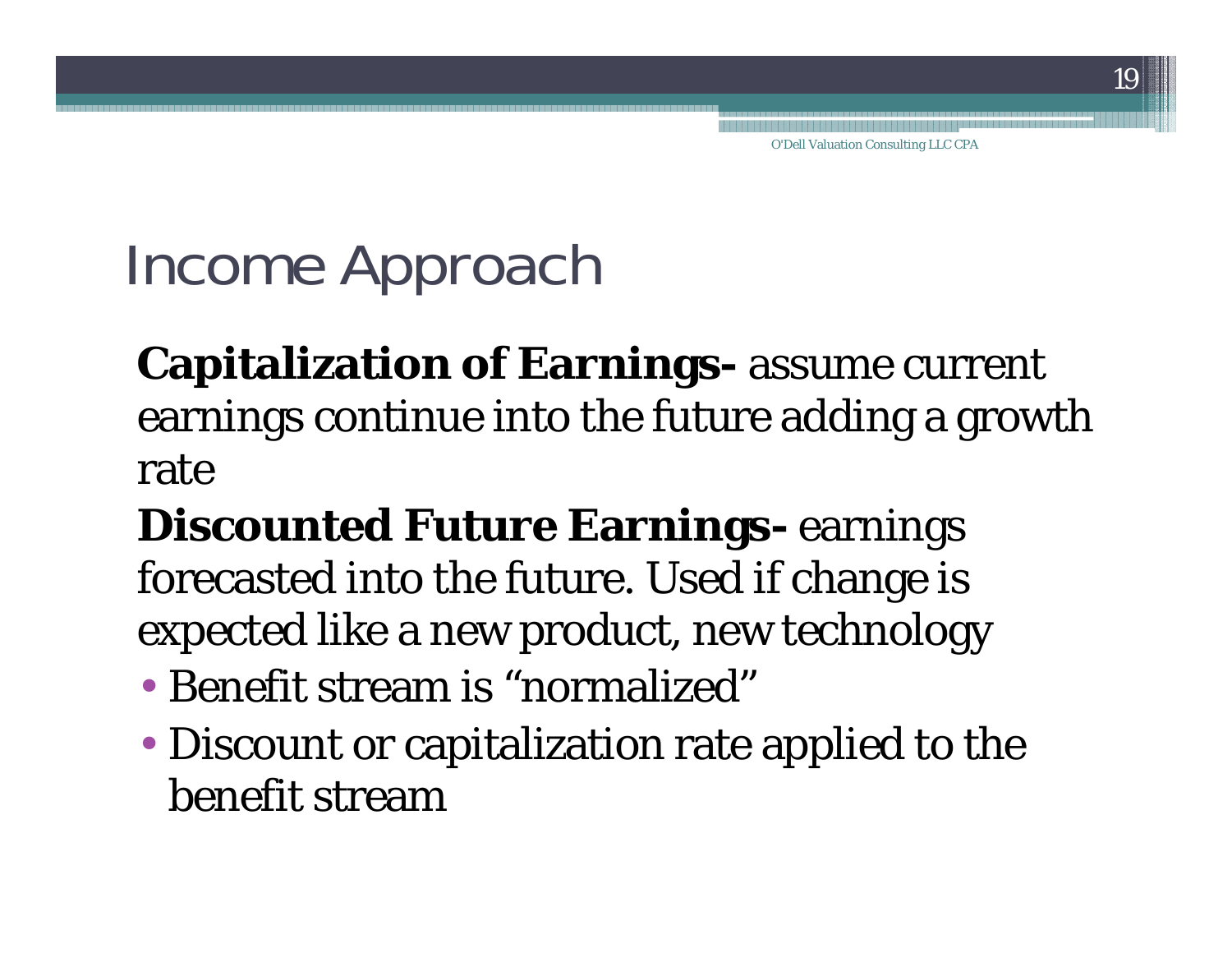O'Dell Valuation Consulting LLC CPA

### Discount/Cap Rate

- Method for private closely held companies is usually Build Up Method
- Common source of data: *Duff & Phelps Valuation Handbook*- based on historical returns
- D&P gives risk free, equity risk, and industry risk rates
- Analyst determines company specific risk rate
- Discount rate computed and then converted to Cap rate using the expected growth rate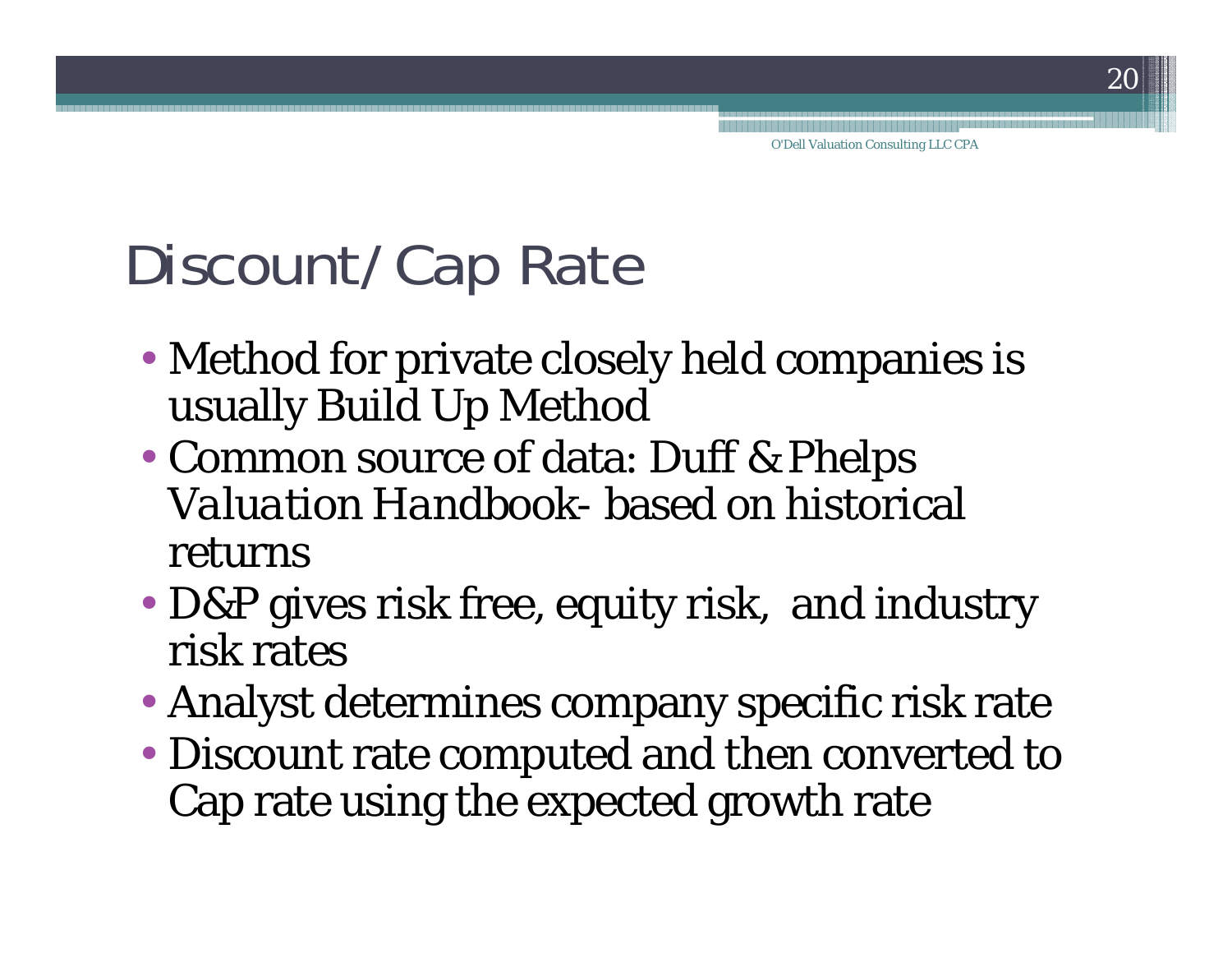### Example: Capitalization Rate

#### **Discount Rate Method:** Build-Up Method

| <b>Risk-Free Rate</b>                                                                 | $4.00\%$ |
|---------------------------------------------------------------------------------------|----------|
| <b>Other Risk Factors / Premiums</b>                                                  |          |
| Medium Premium over risk free rate                                                    | 10.80%   |
| Equity Risk Premium Adjustment                                                        | $0.60\%$ |
| Specific Company Risk                                                                 | $4.00\%$ |
| <b>Discount Rate</b>                                                                  | 19.40%   |
| (Applied to future benefit stream.)                                                   |          |
| Less: Long-Term Growth in Benefit Stream                                              | $3.00\%$ |
| <b>Capitalization Rate</b>                                                            | 16.40%   |
| Divided by: $(1 + Long-Term Growth Rate)$                                             | 103.00%  |
| <b>Historic Earnings Capitalization Rate</b><br>(Applied to historic benefit stream.) | 15.92%   |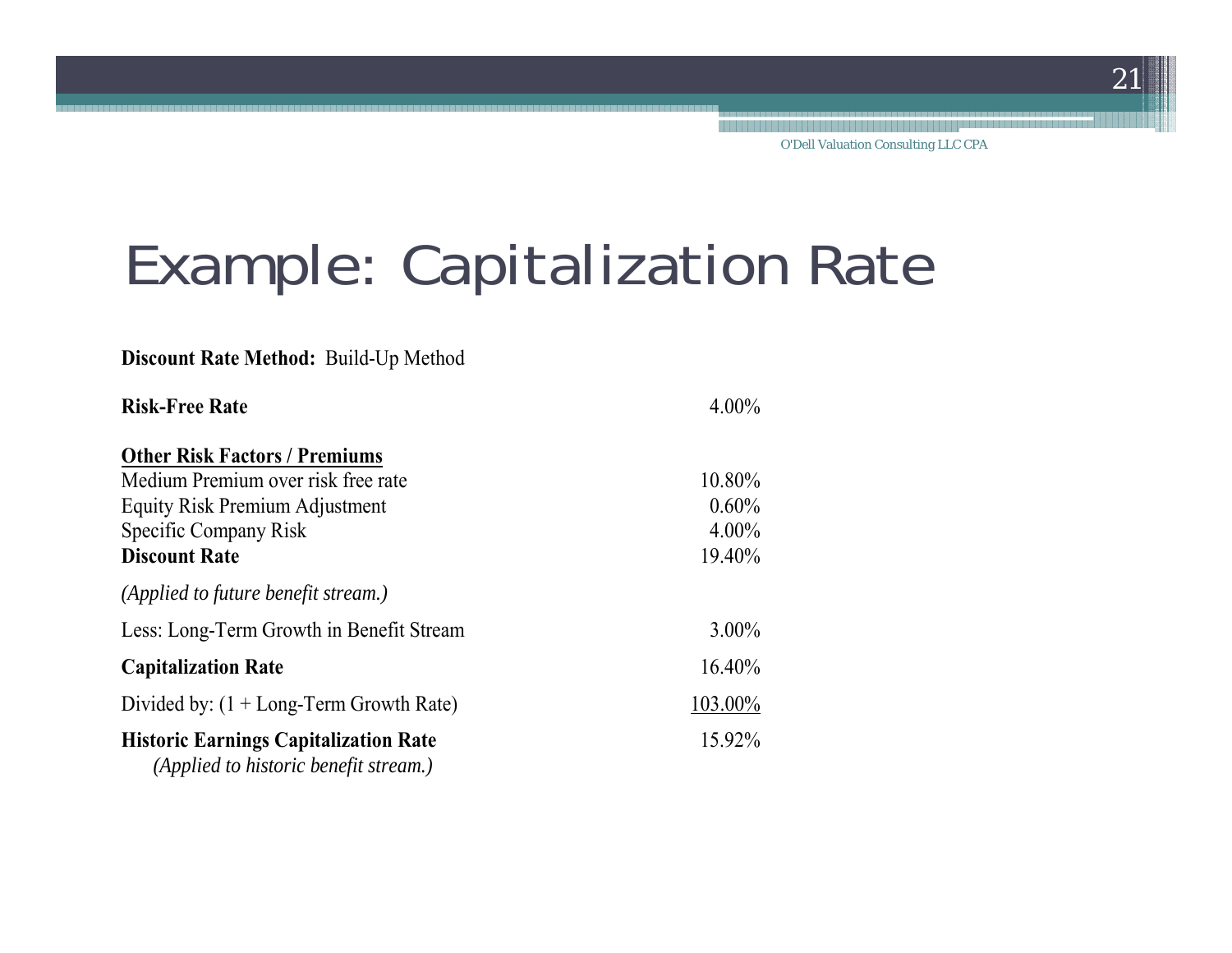O'Dell Valuation Consulting LLC CPA

#### It's all About the Cash Flow



© MAZK ANDEZSON, WWW.ANDEZTOONS.COM

"I'm here about the cash flow."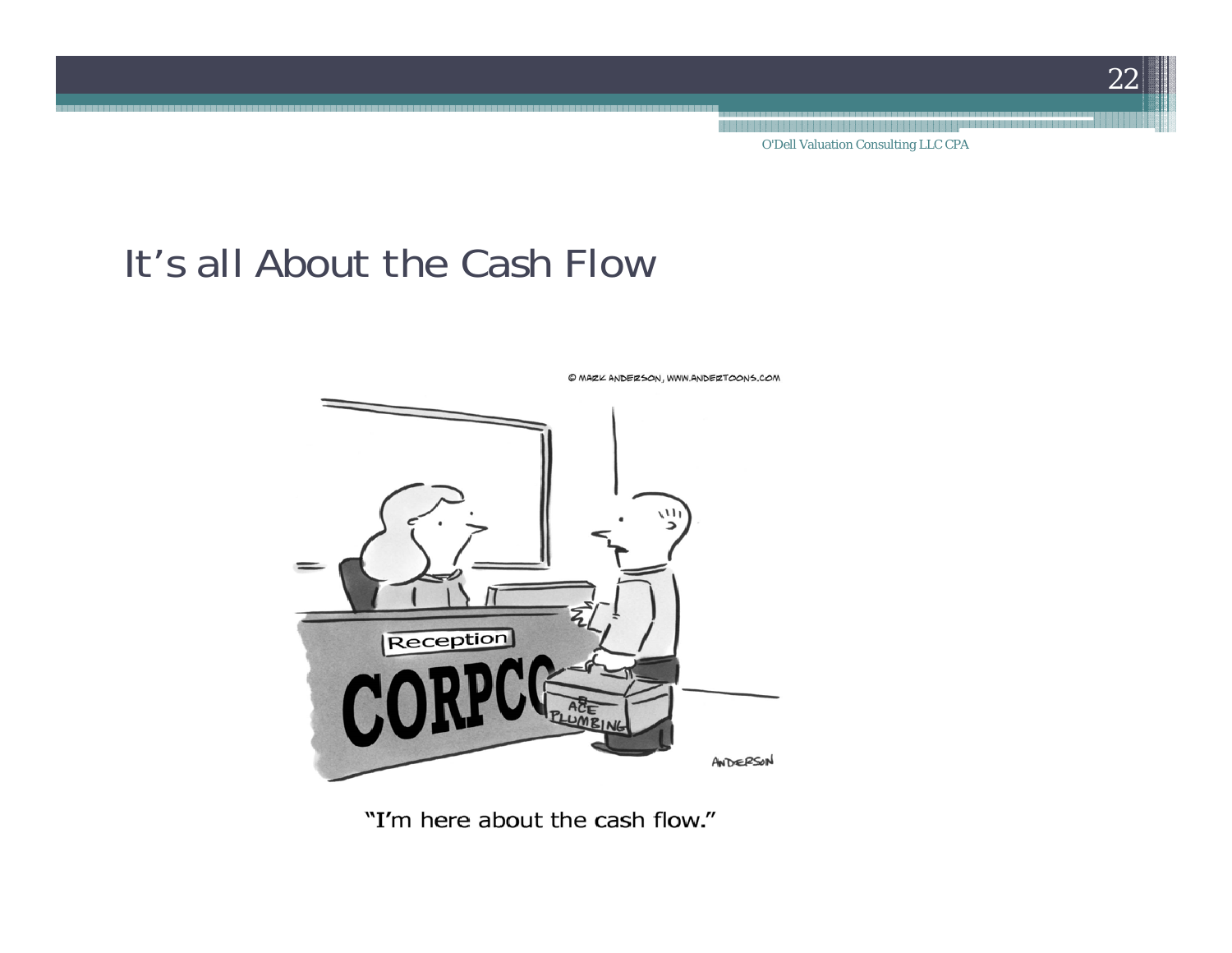O'Dell Valuation Consulting LLC CPA

### Capitalization of Earnings

| <b>Capitalization of Earnings</b>             | <b>Normalized</b>            | Weighting | Weighted        |
|-----------------------------------------------|------------------------------|-----------|-----------------|
|                                               | <b>Equity Net Cash Flows</b> | Factor    | <b>Earnings</b> |
| Fiscal Year End 2014                          | 322,494                      | 1.0       | 322,494         |
| Fiscal Year End 2015                          | (216,522)                    | 1.0       | (216, 522)      |
| Fiscal Year End 2016                          | 688,364                      | 1.0       | 688,364         |
| Sum of Weighted Earnings                      |                              |           | 794,336         |
| Divided by: Sum of Weighting Factors          |                              |           | 3.0             |
| <b>Weighted Average Equity Net Cash Flows</b> |                              |           | 264,779         |
| Divided by: Historic Capitalization Rate      | 15.92%                       |           |                 |
| <b>Total Entity Value</b>                     |                              |           | 1,663,182       |
| <b>Calculated Equity Value</b>                |                              |           | 1,663,182       |
| <b>Indicated Equity Value</b>                 |                              |           | 1,664,000       |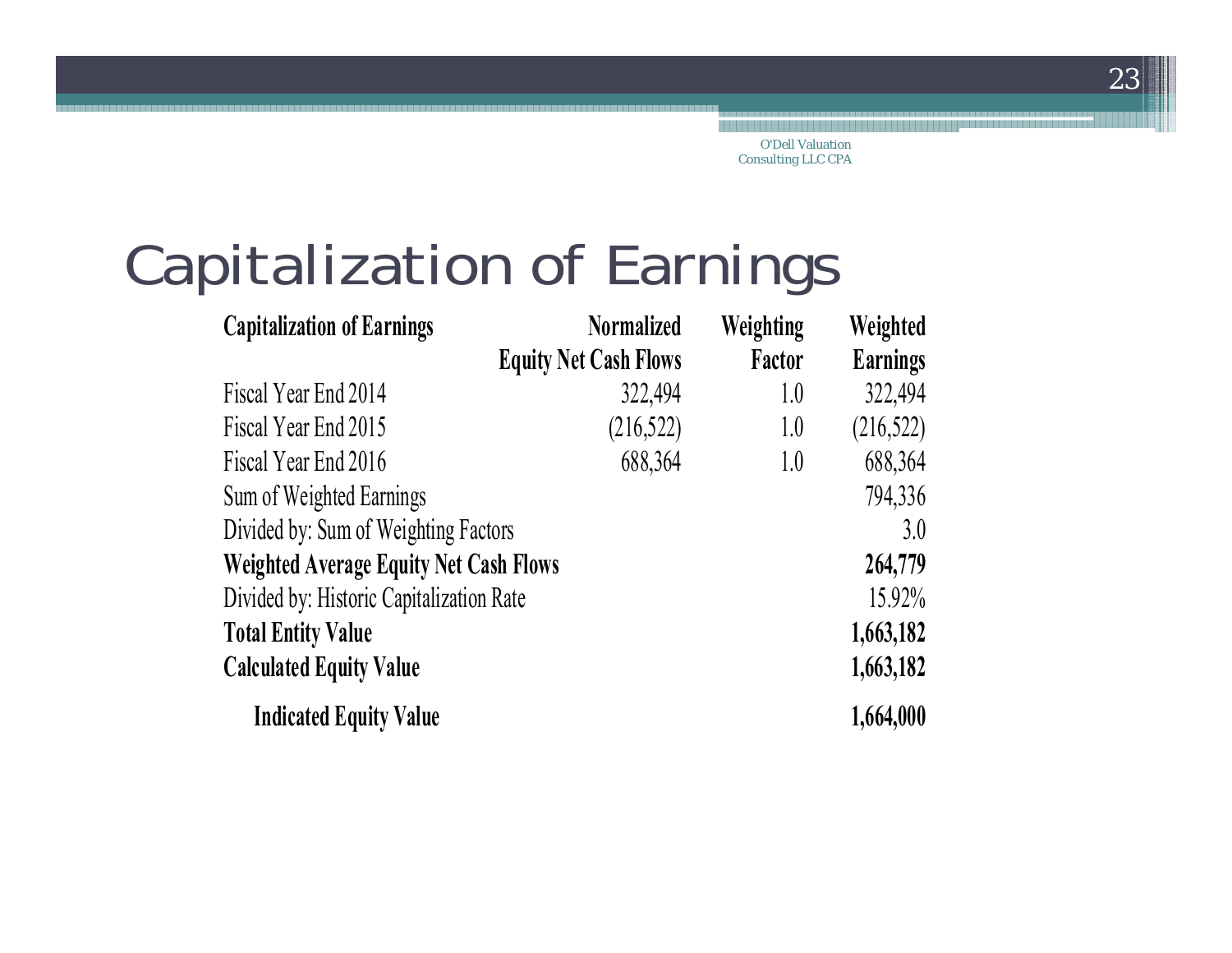### Market Approach

- Comparable public companies- hard to find for smaller private companies
- Databases- IBA, BIZCOMPS, Pratts Stats commonly used for private companies. Data reported by business brokers
- IBA and BIZCOMPS don't give as much detail about the transaction as does Pratts Stats
- Databases must be purchased for access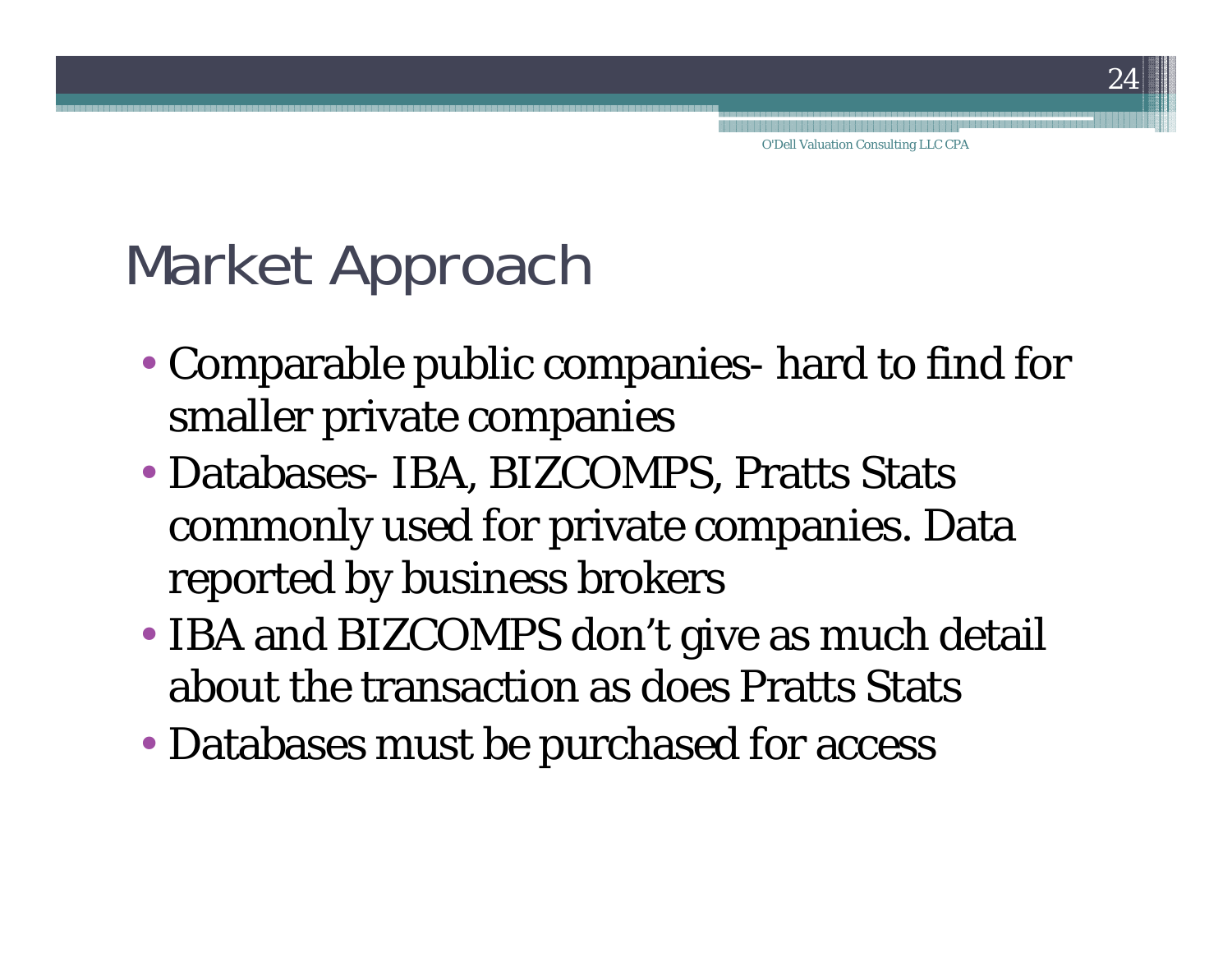### Example- BIZCOMPS -Fine Dining Restaurant with Sales of \$2MM

| <b>Transactions Selected</b> |         |            |              |                    |                       |  |  |
|------------------------------|---------|------------|--------------|--------------------|-----------------------|--|--|
|                              | Revenue | <b>SDE</b> | <b>Price</b> | Price /<br>Revenue | Price /<br><b>SDE</b> |  |  |
| Low                          | \$1,000 | \$72       | \$100        | 0.07               | 1.29                  |  |  |
| High                         | \$3,400 | \$500      | \$1,100      | 0.67               | 3.67                  |  |  |
| Mean                         | \$1,598 | \$219      | \$526        | 0.32               | 2.32                  |  |  |
| Median                       | \$1,481 | \$209      | \$442        | 0.31               | 2.23                  |  |  |
| Harmonic Mean                | \$1,443 | \$162      | \$323        | 0.23               | 2.13                  |  |  |
| <b>Standard Deviation</b>    | \$607   | \$125      | \$338        | 0.16               | 0.71                  |  |  |
| Coefficient of Variation     | 0.38    | 0.57       | 0.64         | 0.50               | 0.30                  |  |  |
| Count                        | 18      | 18         | 18           | 18                 | 18                    |  |  |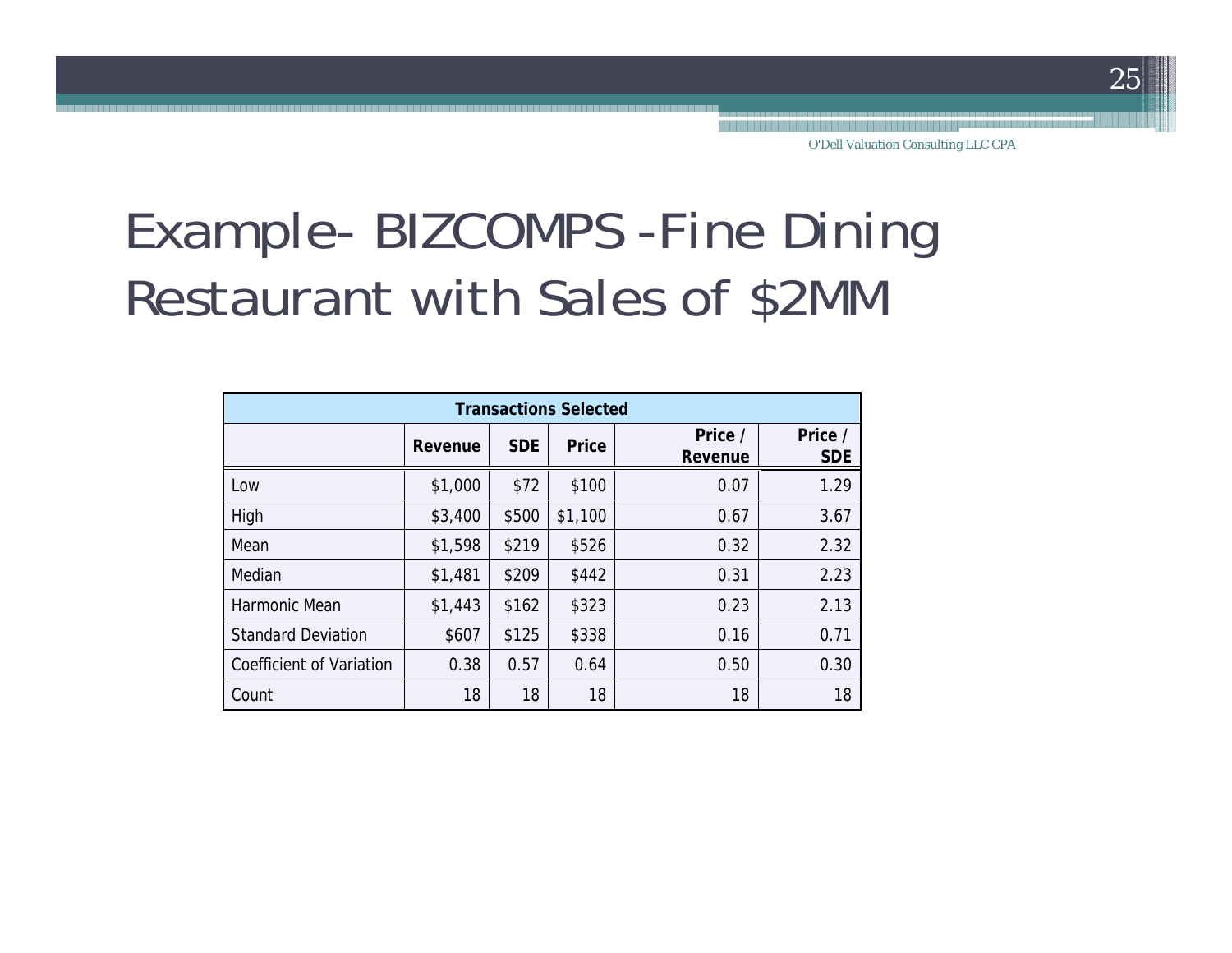### Application of Multiples

| <b>BIZCOMPS Price to Annual Gross Sales Multiple</b><br><b>Equity Value Calculation</b> |           |
|-----------------------------------------------------------------------------------------|-----------|
| Selected Price to Annual Gross Sales Multiple                                           | 0.32      |
| Times: Annual Gross Sales                                                               | 1,961,339 |
| <b>Invested Capital Value</b>                                                           | 627,628   |
| Plus: Asset Adjustments                                                                 | 525,378   |
| <b>Adjusted Invested Capital Value</b>                                                  | 1,153,006 |
| Invested Capital Value to Equity Value Conversion:                                      |           |
| Less: Total Liabilities                                                                 | 649,796   |
| <b>Calculated Equity Value</b>                                                          | 503,210   |
| <b>Indicated Equity Value</b>                                                           | 503,200   |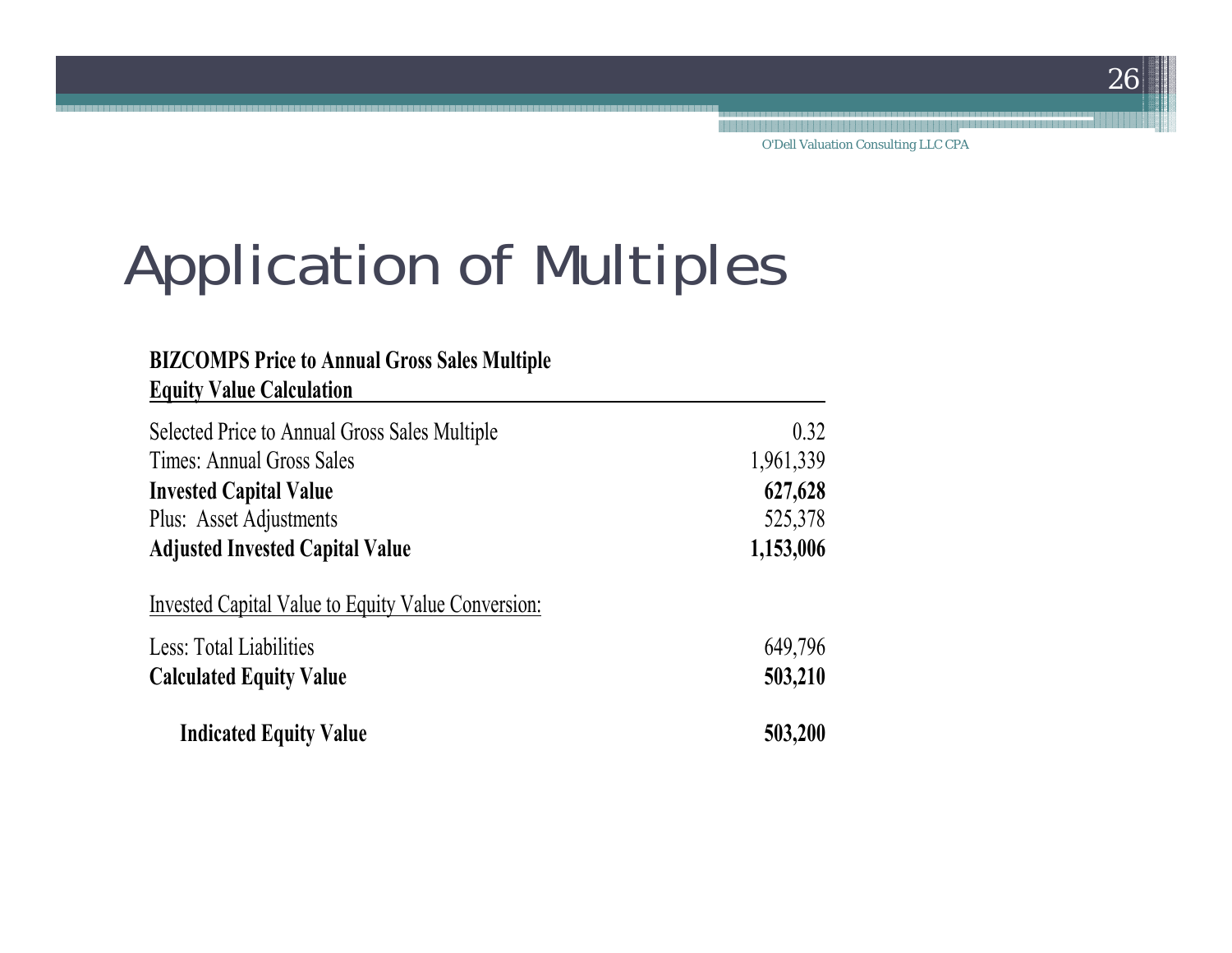### Problems with Market Approach

- If Company has multiple product lines or services it is difficult to find a comparable
- Only companies that have been sold are in the data bases
- Not all of the detail about the transaction is included
- Pratts Stats gives more information including whether the buyer was a public company and whether stock or asset sale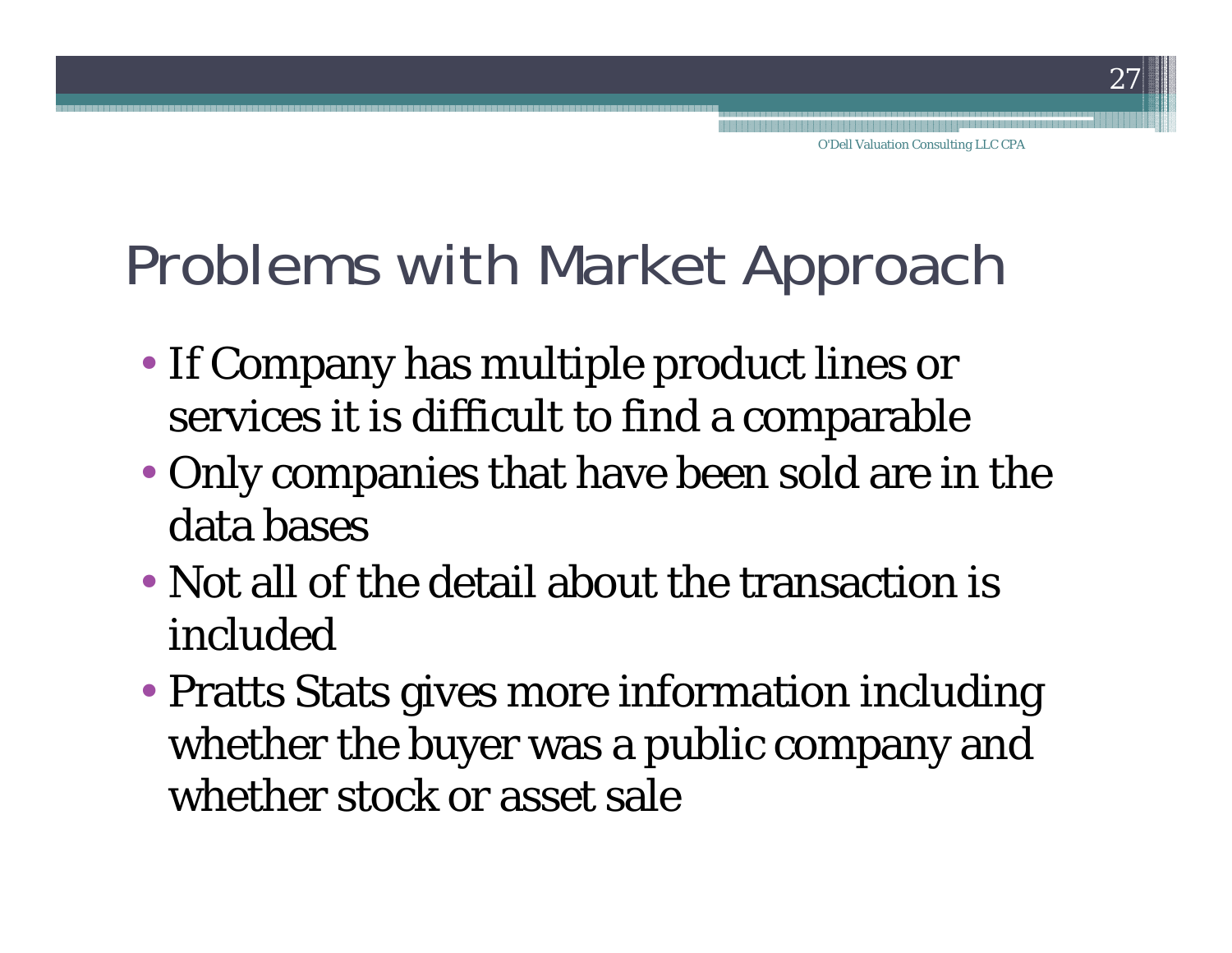### Conclusion of Value

- Analysts weighs results of all methods and either picks one method or assigns weights to the various methods used
- Sanity checks performed- does this number make sense.
- Would I buy the Company for this amount knowing what I know?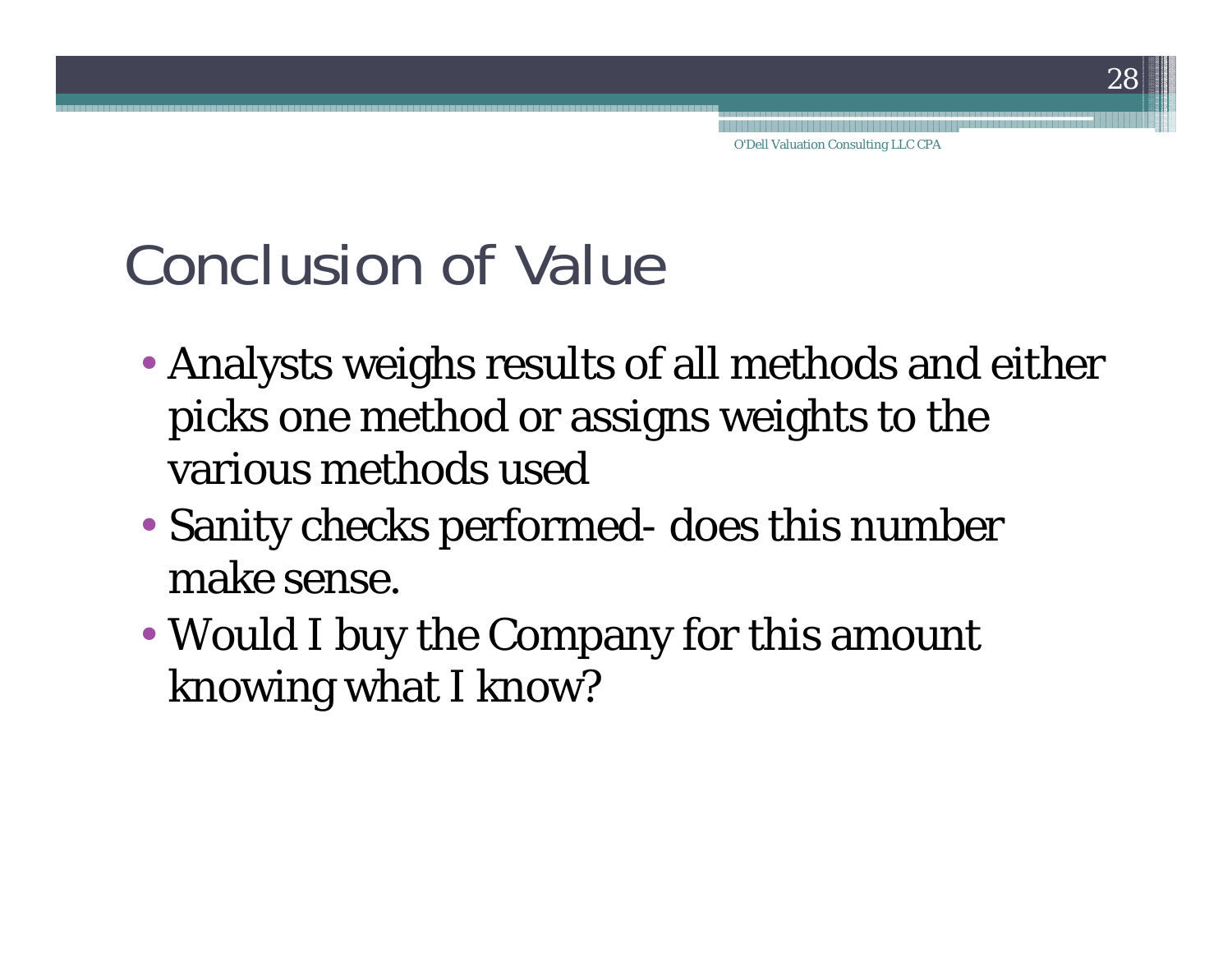### Discounts/Premiums

- If valuing entire entity, analyst considers whether there needs to be a discount for lack of marketability
- If valuing less than 100% interest, analyst considers need for minority interest discount and discount for lack of marketability
- Other types of discounts/premiums- blockage, key person, control premium (voting stock)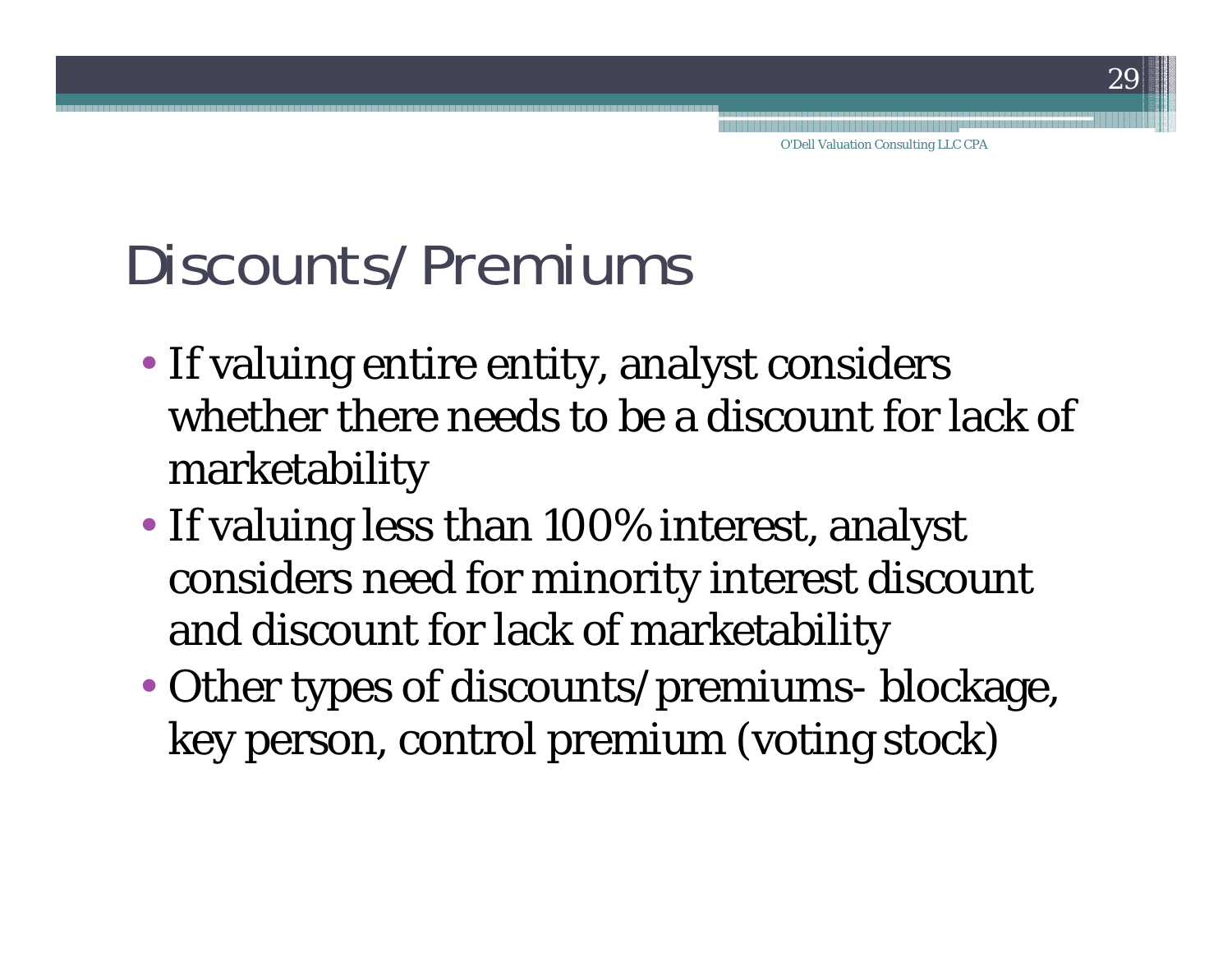### New Proposed IRS Regs for Valuations for Estate, Gift and GST Transfers

- IRC Section 2704 covers valuation rules for valuing intra-family transfers of interests in corps and partnerships subject to lapsing voting or liquidation rights
- • The proposed changes may impact discounts for lack of control and marketability
- •Stay tuned- IRS held hearings in early Dec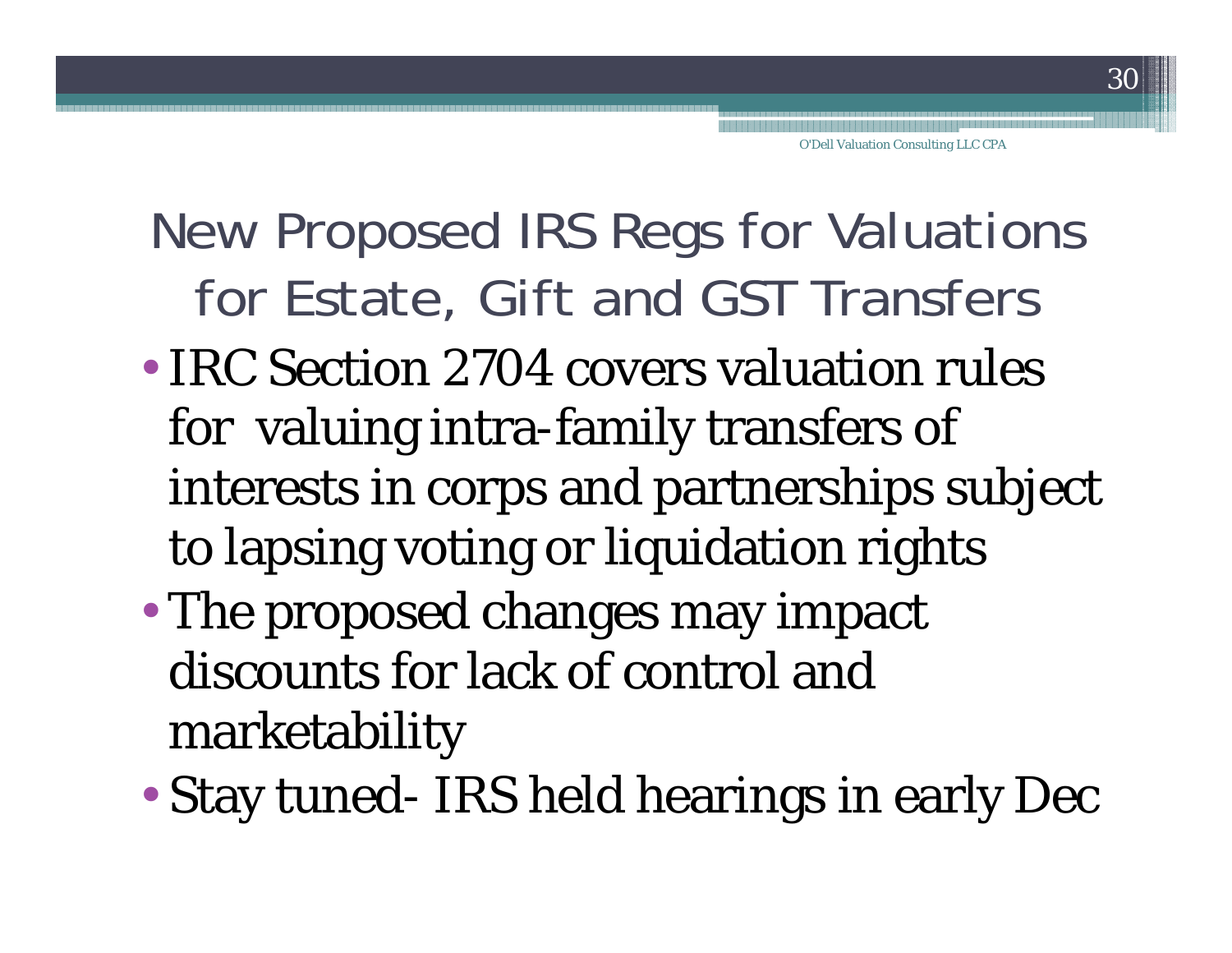### What Does a Solid Valuation Report Contain?

- Company background
- Internal and external sources of information
- National economic and industry conditions
- Historical and normalized financial statements
- Analysis- comparison to peers
- Valuation approaches
- Analyst's conclusion of value- and rationale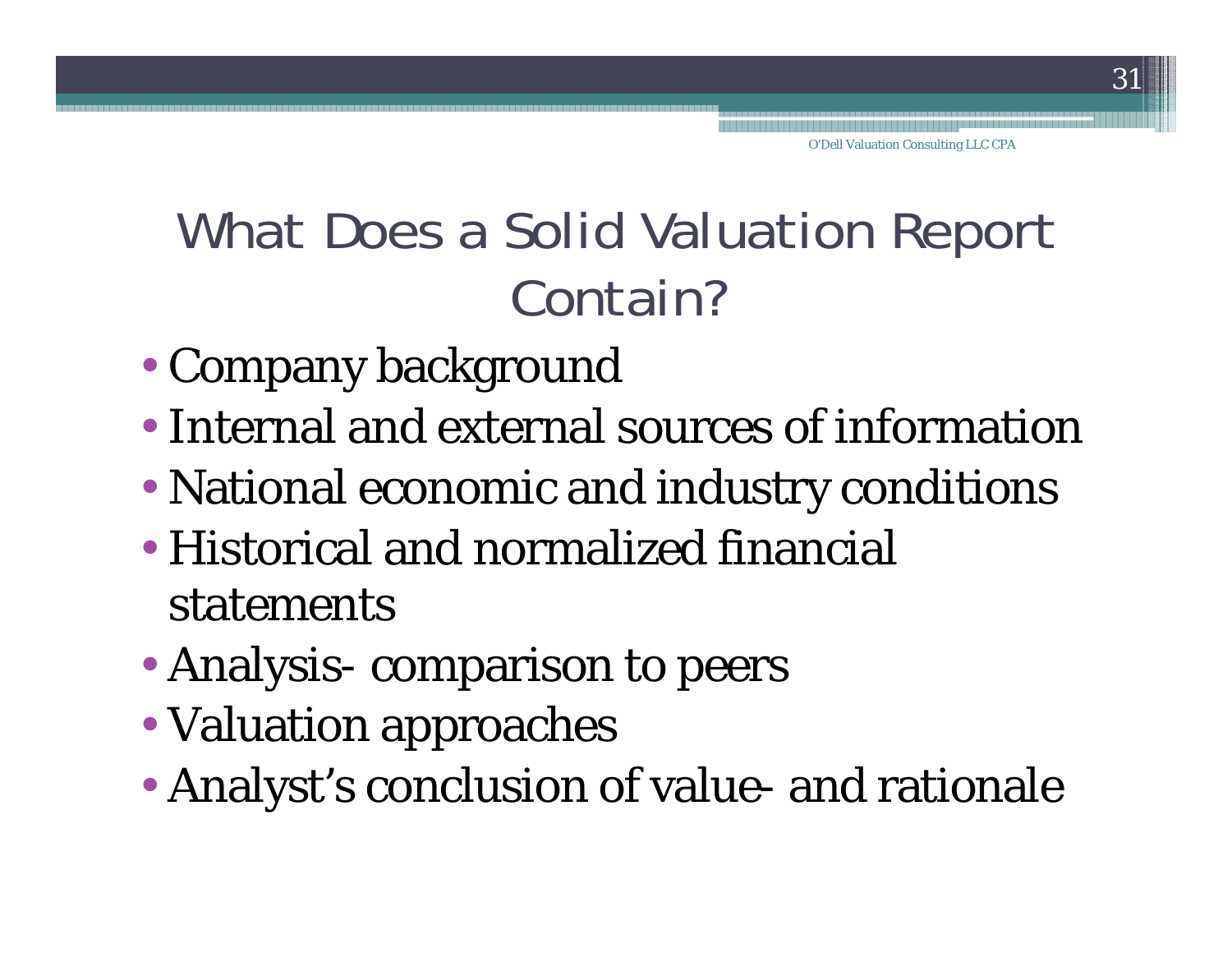### What Does a Solid Valuation Report Contain- continued

- Discounts/premiums- and rationale
- Assumptions and limiting conditions
- Analyst's representations
- Qualifications of Analyst- can be used in Daubert challenge

The report should flow, be readable and lead the reader to agree with the analyst's conclusions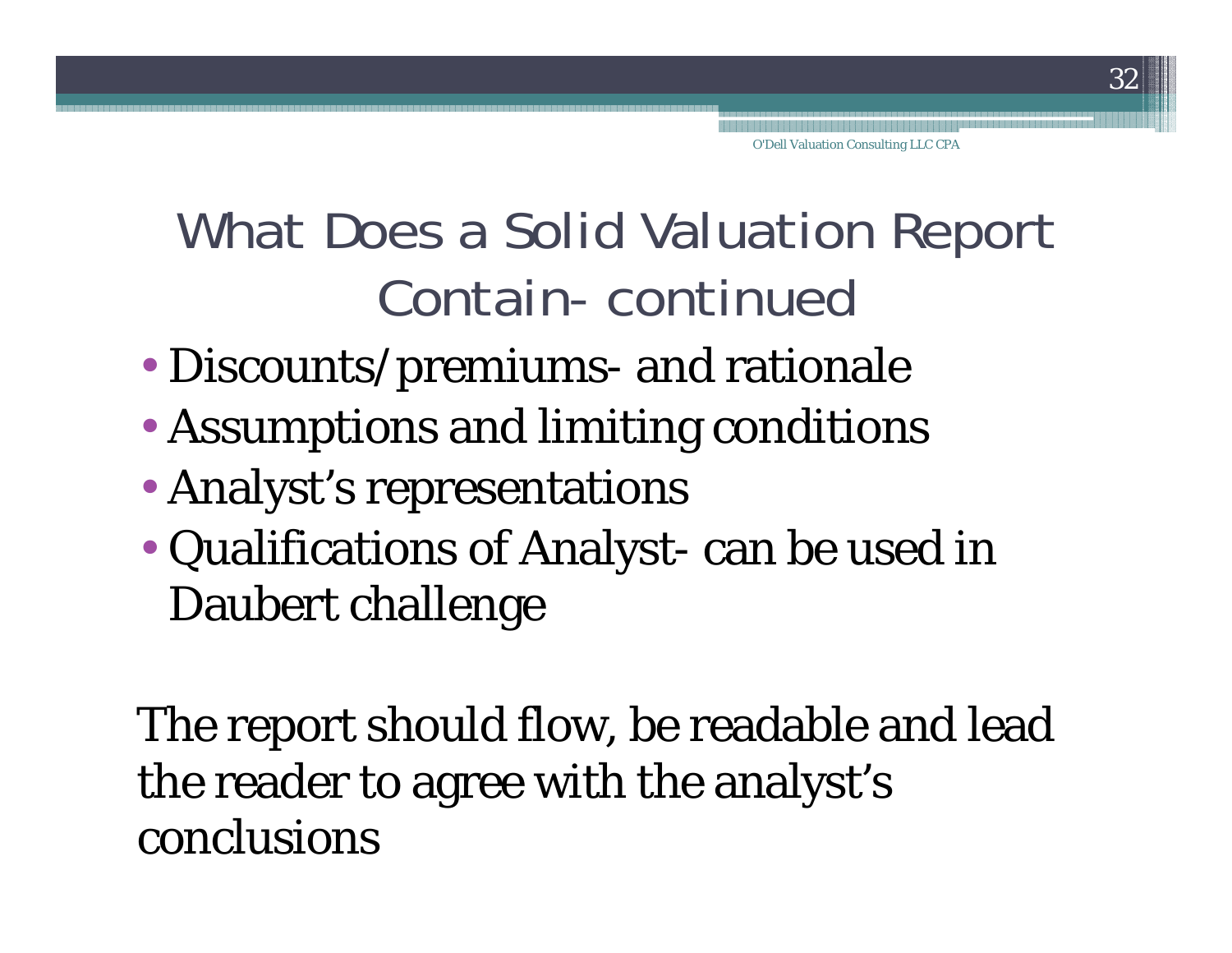### Analyst's Judgments That Could Be Contested

- Normalization adjustments
- Cash flows used in income approach
- Discount/capitalization rate-specific company risk, growth rate
- FMV of assets in asset approach
- Multiples used in market approach
- Discounts/premiums applied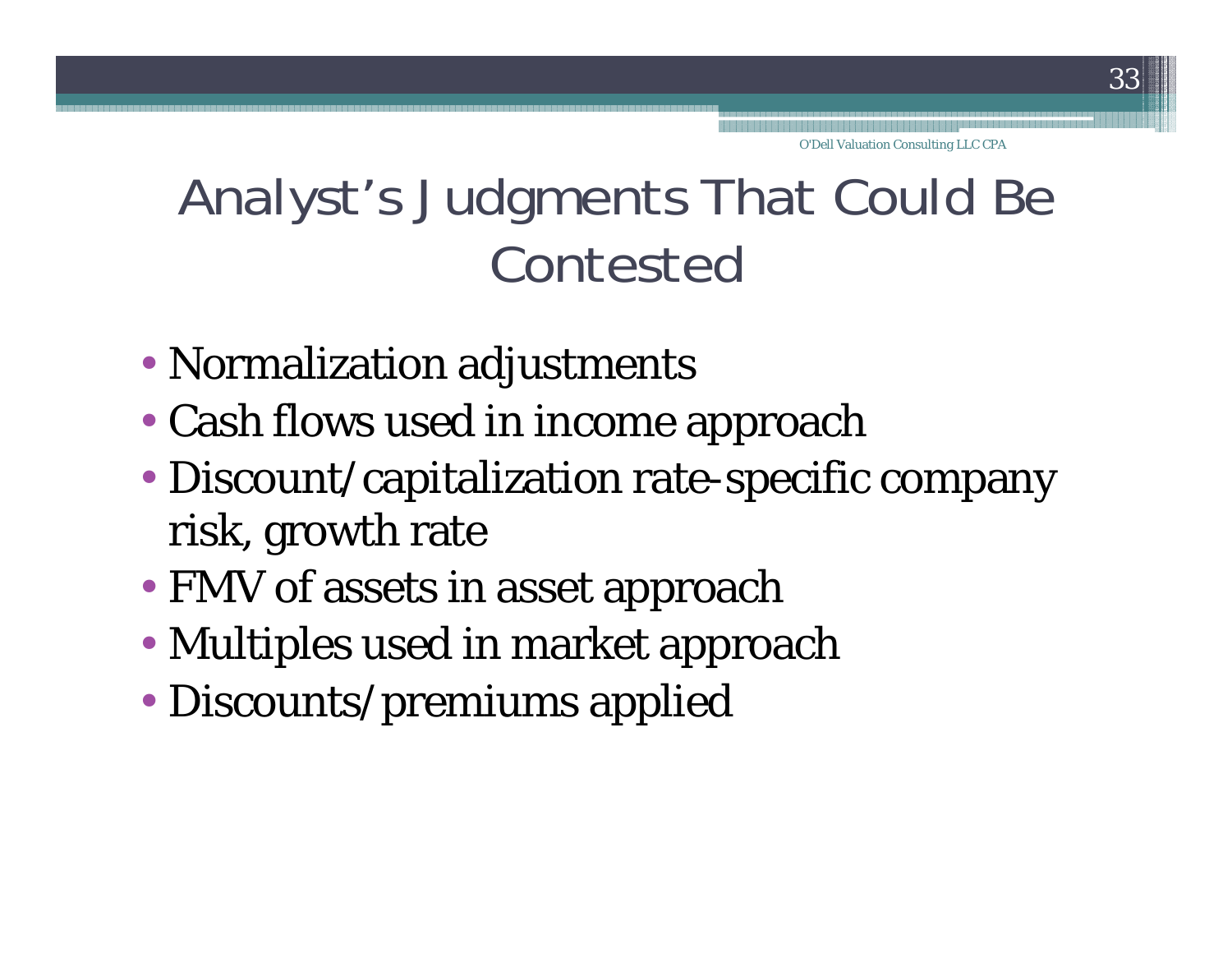### "Rules of Thumb"

- Metrics used by business brokers
- Multiples of EBITDA, EBIT, Sales, Gross Profit
- For small businesses, multiple is of "sellers discretionary earnings"- earnings prior to income taxes, non recurring or non operating income and expense, depreciation, interest expense, owners total compensation for one owner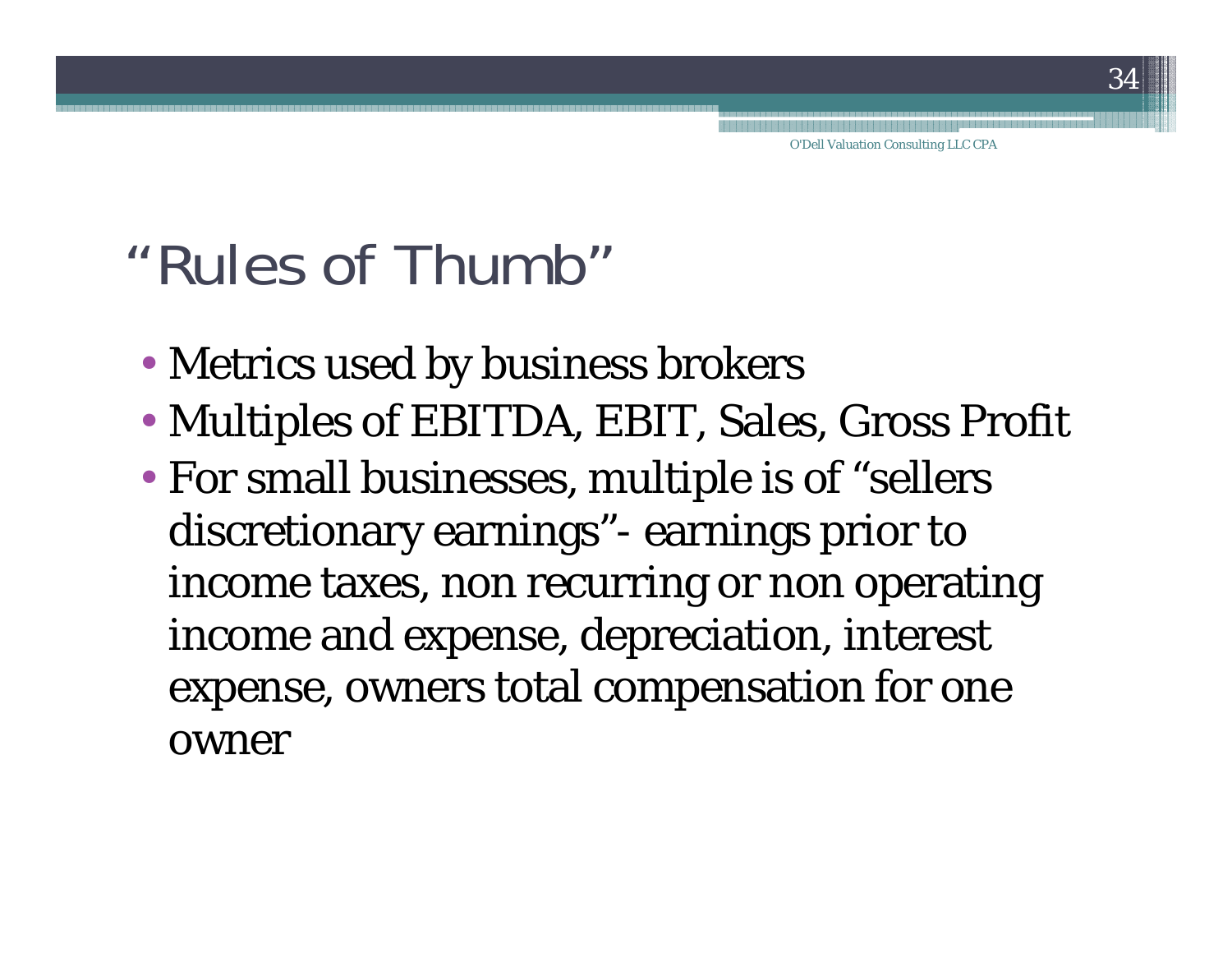O'Dell Valuation Consulting LLC CPA

### Good Source for "Rules of Thumb"

**The Essential Guide** to Pricing Businesses and Franchises

2017 **BUSINESS REFERENCE GUIDE** 

**Compiled by Tom West**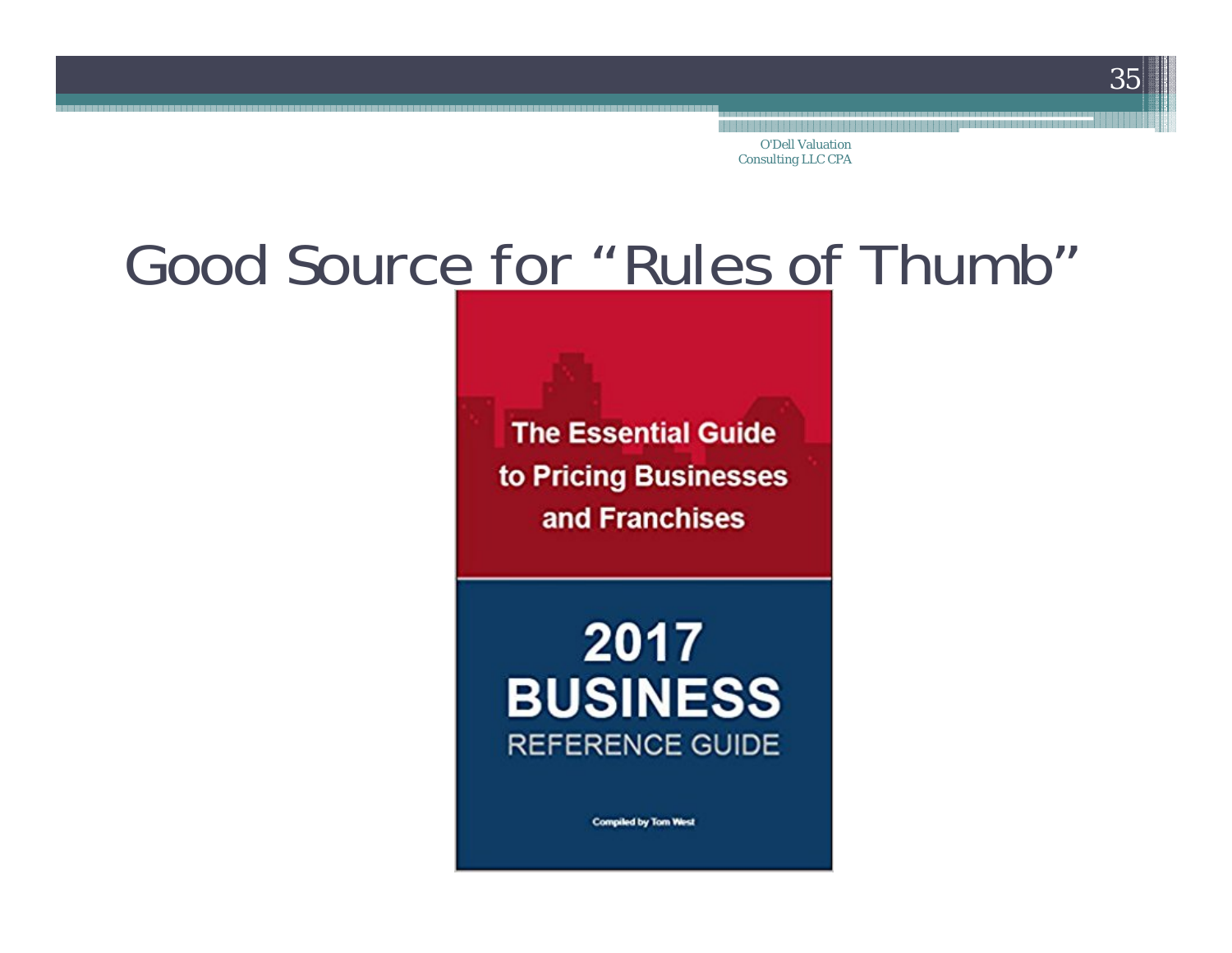### Cost of Valuations

- Client meetings to obtain data
- Research must done to obtain economic, industry, peer comparison and market information- data base access is expensive
- Discount/capitalization rates determined
- Research to determine discounts/premiums
- Even with templates a typical report will take 10- 12 hours including proofing to write- even for small companies the report can be 50+ pages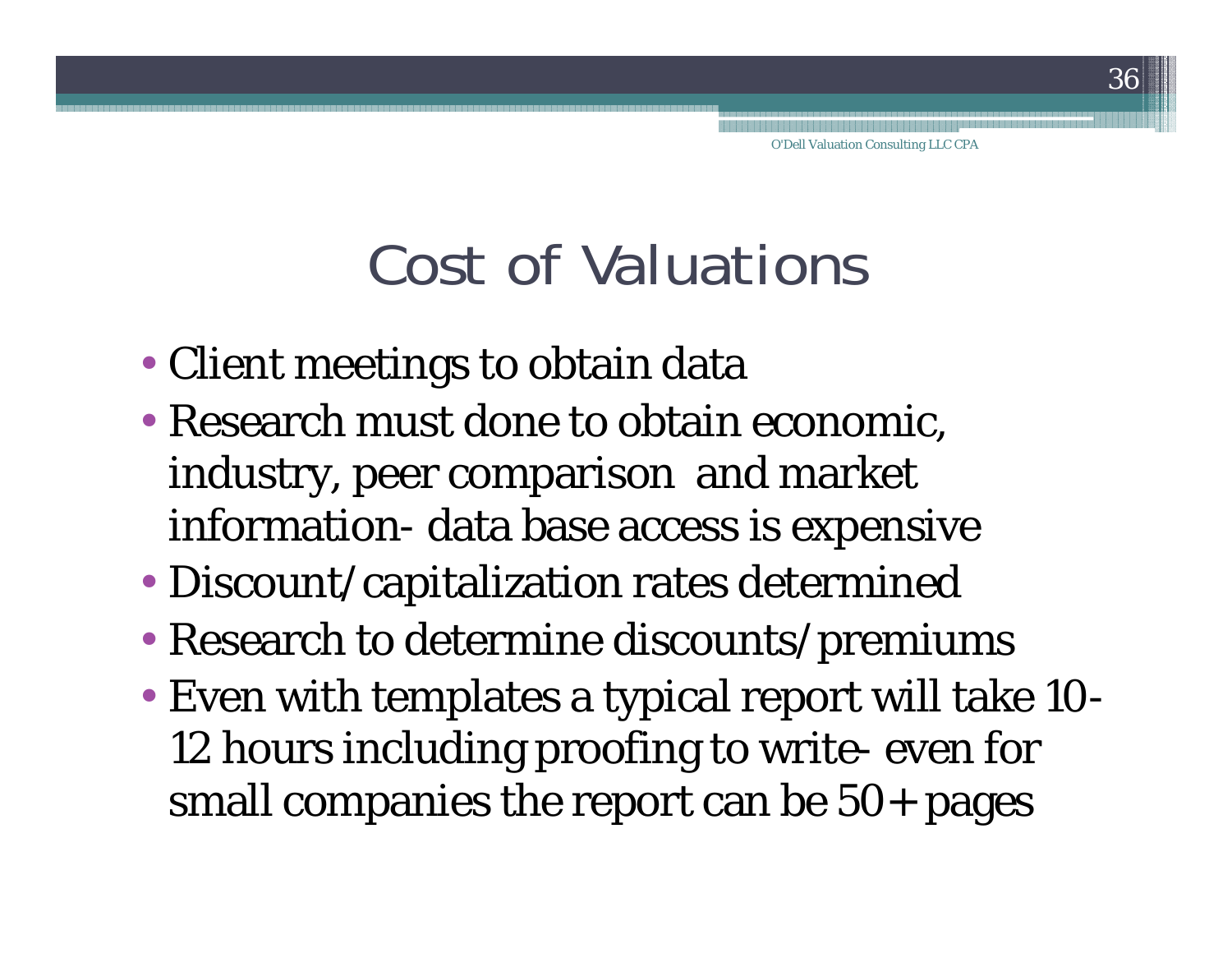O'Dell Valuation Consulting LLC CPA

## Working with Your Expert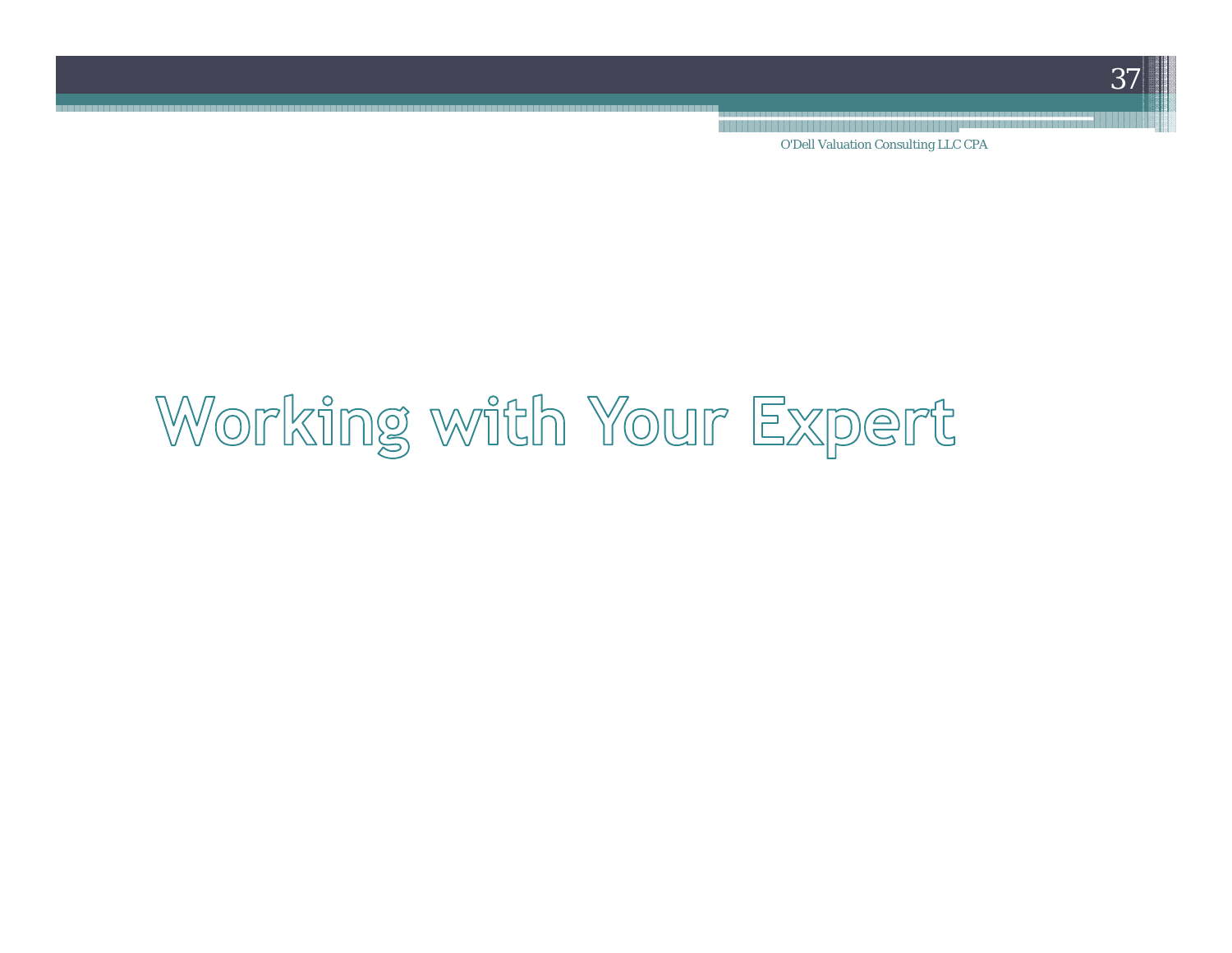## Working With Your Expert

- Does expert have experience with the industry?
- Inform the expert about communication preferences- email, phone to preserve privilege
- Provide the expert with as much information as is permissible about the client and the case
- Explain your strategy
- Remember that the expert must render his/her opinion and not appear biased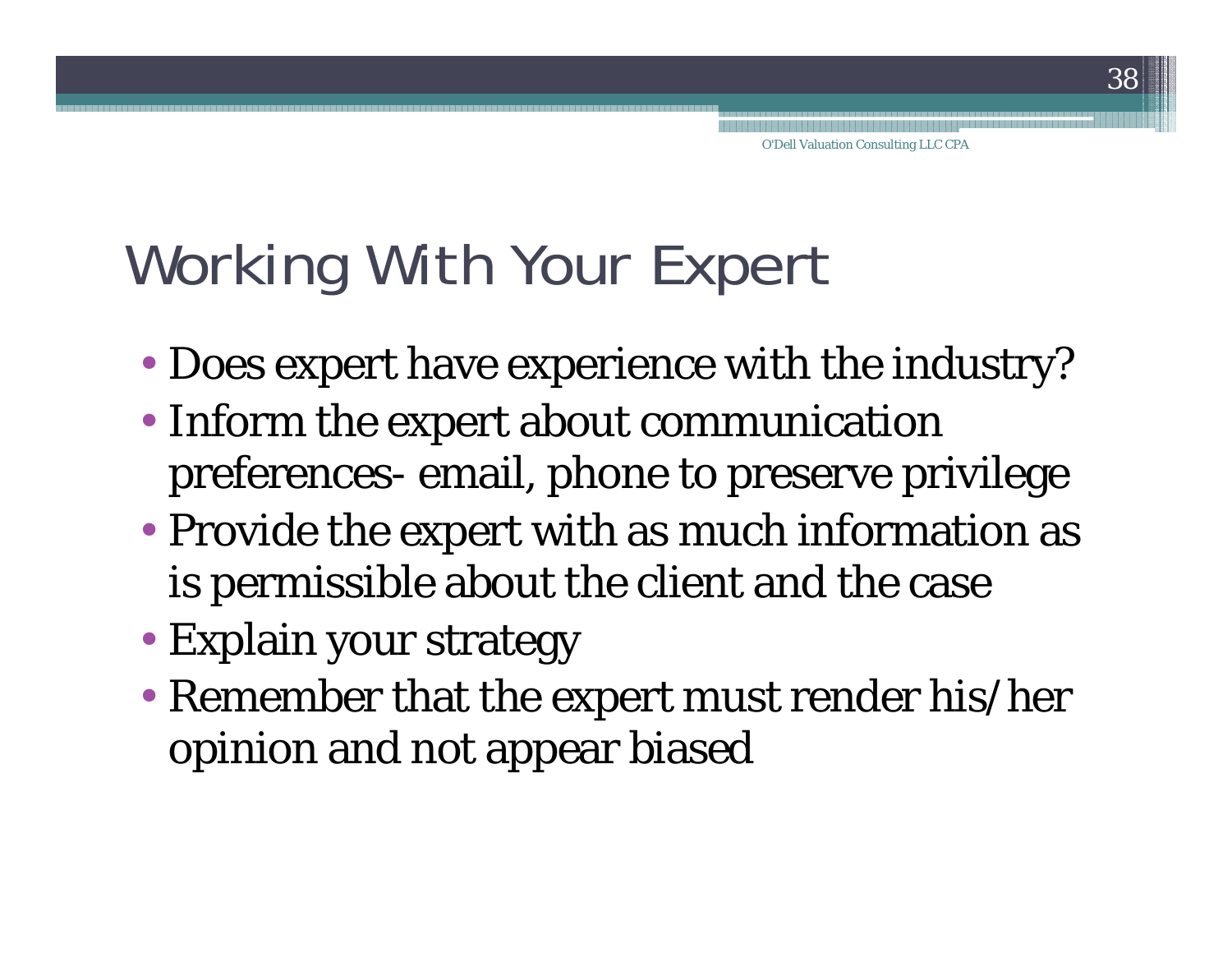### Working With Your Expert

- Set aside time well before hearings/ settlement meetings/trial/arbitration to review the valuation report to make sure you understand it
- Develop a script and rehearse
- Identify weaknesses- the expert can help here
- Develop answers for weaknesses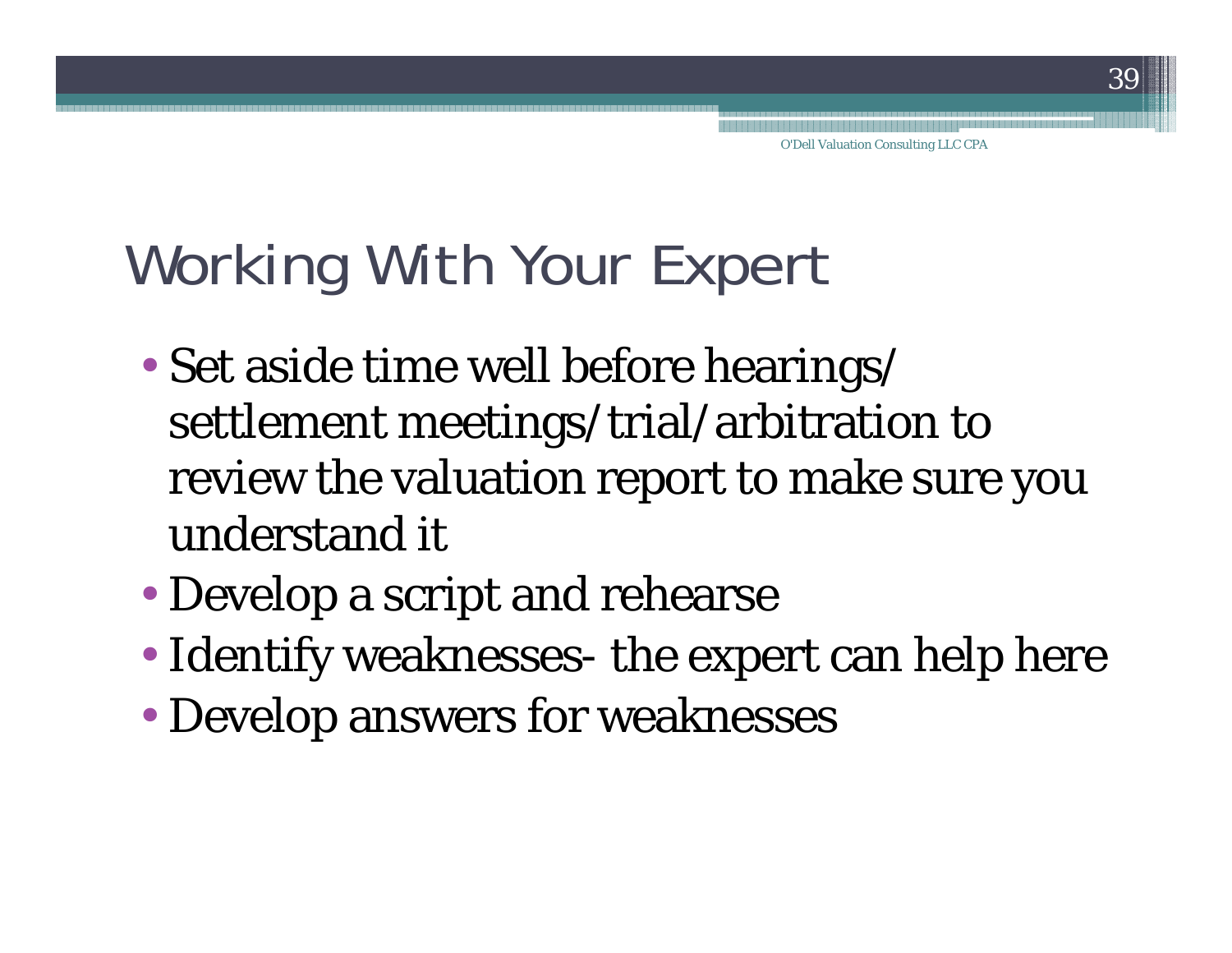Direct Examination- Top Down Approach

Did you have an opportunity to make an appraisal of the XYZ Corporation?

• Yes, I did.

And what, in your opinion, is the value of the company?

• The value of the company on June 30th of this year was about \$5.4 million.

Can you explain to the court how you made your appraisal?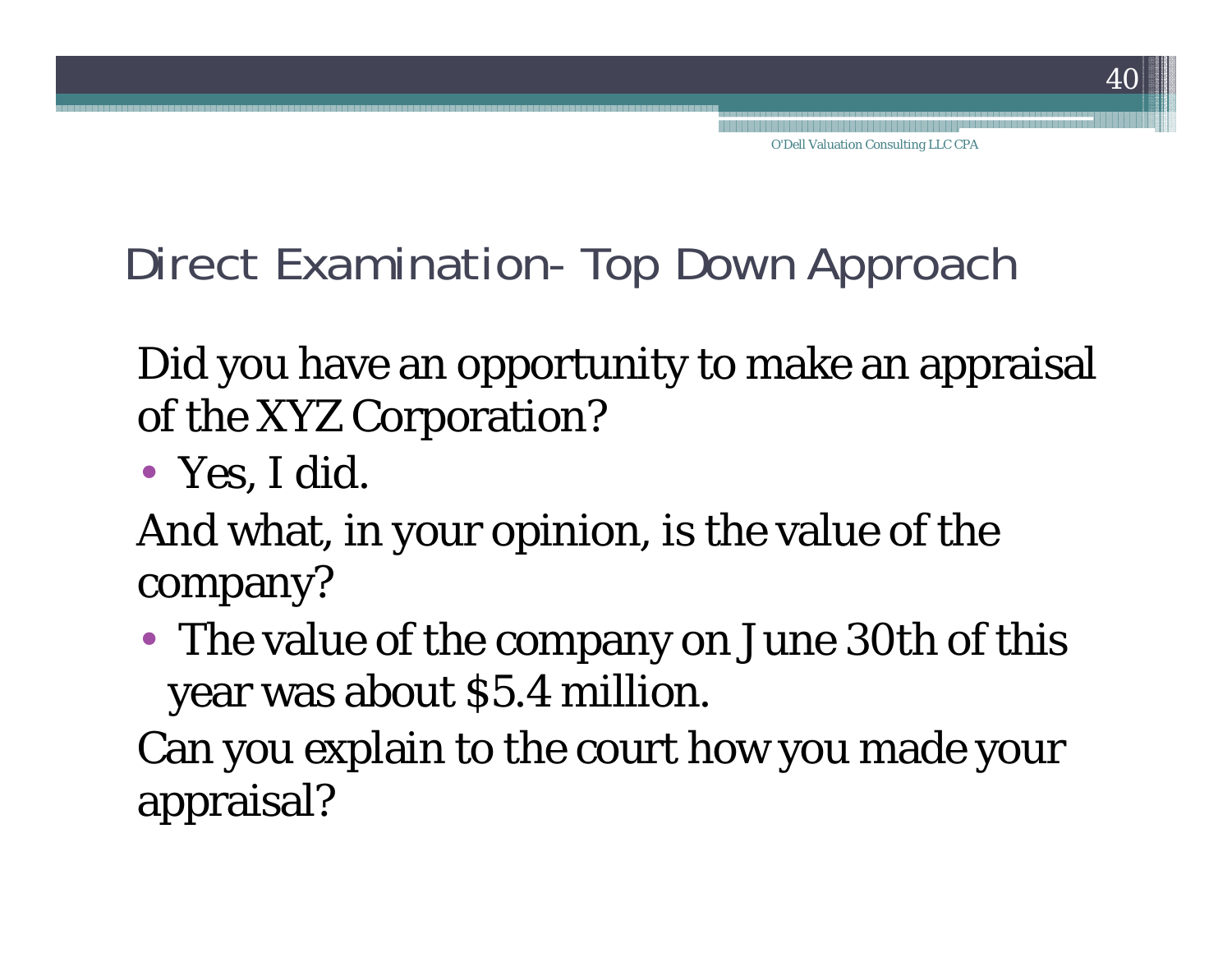### Top Down Approach

Use open-ended questions for the testimony

- And then what did you do?
- And then what did you consider?
- And what does that mean to a business appraiser?

Let the expert "tell the story" about what he/she did and allow the testimony to flow logically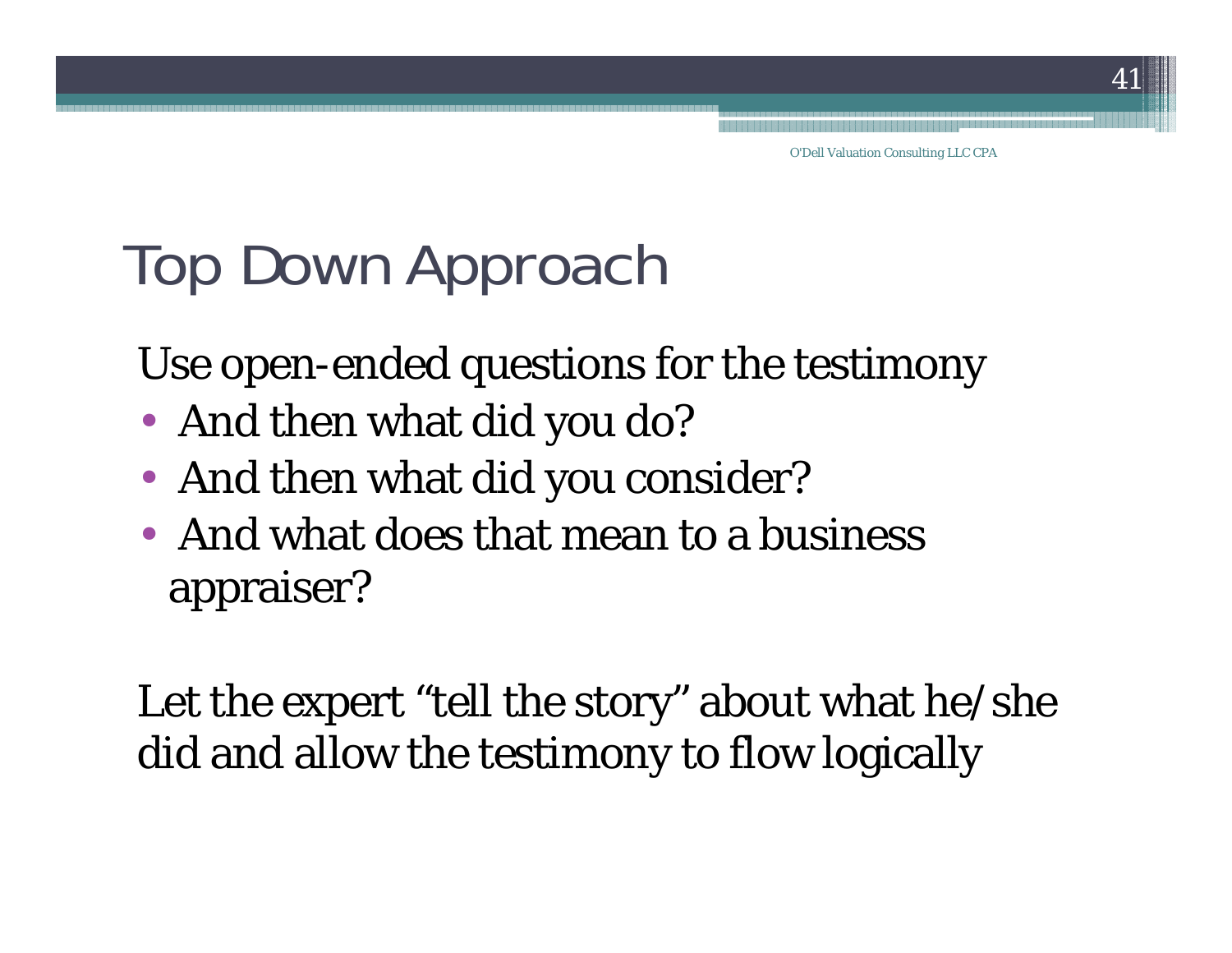### Top Down Approach is Better

- Credibility issue presenting conclusion first suggest strength in expert's belief in the opinion
- "Power of suggestion" to the fact finder the opinion becomes the target being evaluated during the expert's entire testimony
- Simplicity not confused with lots of data forming the foundation of the opinion
- Systematic order of proof each subsequent segment supports the conclusion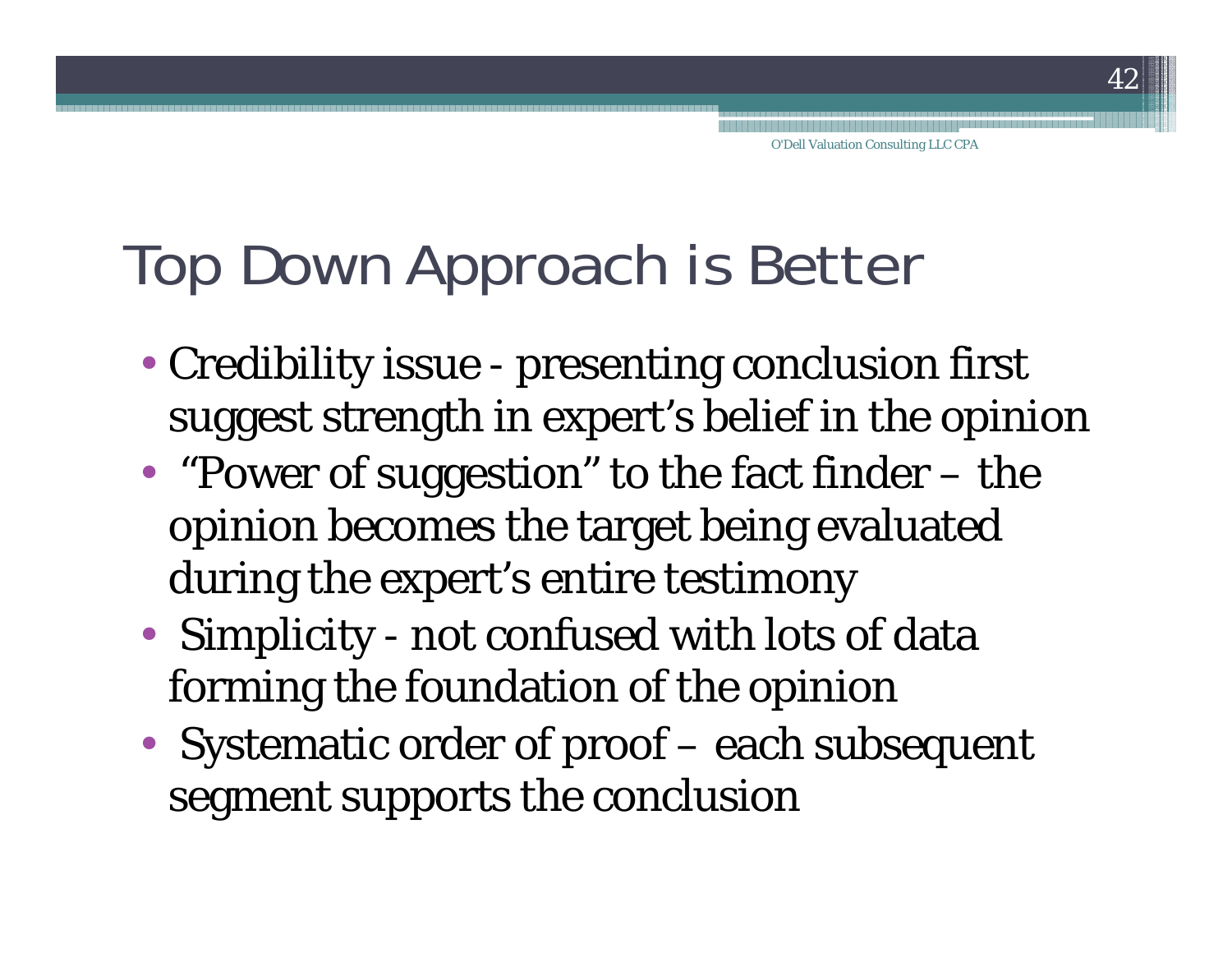### Direct Examination of Valuation Expert

- Avoid leading questions which suggest answer
- Ask open-ended questions let expert talk
- Act like a "student" learning from the expert
- Allow the expert to control the pace and rhythm
- Monitor the judge or jury for boredom
- Ask questions to explain apparent confusion
- Seek a brief recess if expert seems to need it